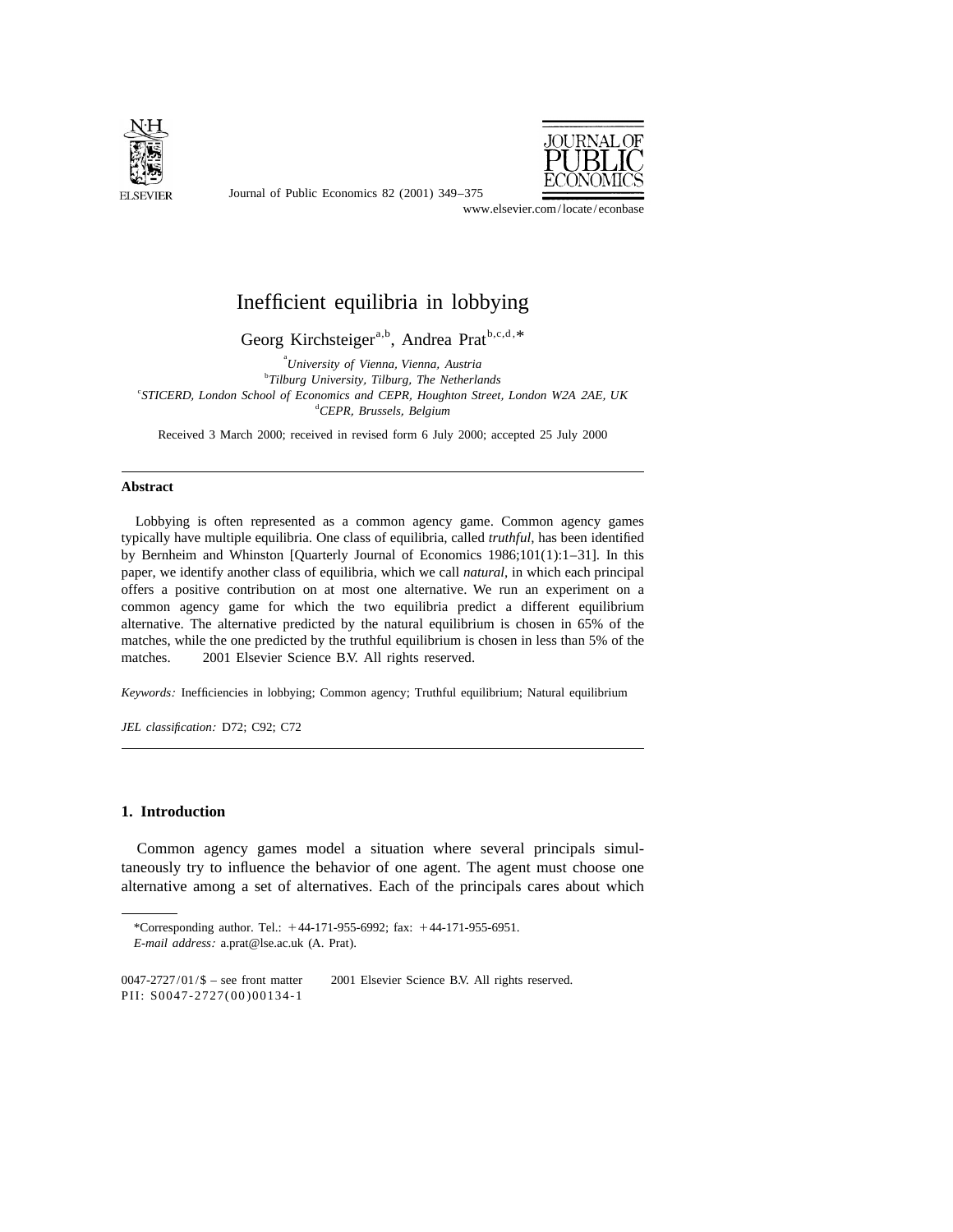alternative the agent chooses and can promise monetary contributions to the agent conditional on the agent's choice. Namely, each principal can promise a vector of monetary contributions, one for each possible alternative. Only the contribution on the alternative that is chosen will actually be paid. The agent observes all the monetary contributions offered by the principals and makes his choice.

Common agency is often used to represent the lobbying process. The agent is a politician who faces a set of policy alternatives. The politician cares both about monetary contributions, which he can spend on his electoral campaign, and directly about the policy alternative he chooses (either because he is genuinely concerned or because he wants to please voters). Each principal is a lobby who represents a special interest. Each lobby can offer — maybe implicitly campaign contributions to the politician conditional on his policy stance. A partial list of political economy papers that use common agency includes: Grossman and Helpman (1994, 1996), Dixit et al. (1997), Rama and Tabellini (1998), and Helpman and Persson (1988). All these works rely on theoretical foundations developed by Bernheim and Whinston (1986), who were the first to study common agency. After noting that the typical common agency game has several equilibria, Bernheim and Whinston discuss a particular class of equilibria, which they name truthful. A truthful equilibrium is called 'truthful' because in it the contribution schedule of each principal follows the shape of the payoff function of that principal (the exact definition will be given later). Bernheim and Whinston show several striking properties: (1) a truthful equilibrium always exists (that is, the set of equilibria of a given common agency game always contains a truthful equilibrium); (2) an equilibrium is coalition-proof if and only if it is payoffequivalent to a truthful equilibrium; and (3) in a truthful equilibrium the agent chooses an alternative which maximizes the sum of the payoffs of the agent and of the principals.<sup>1</sup>

Point (3) is of foremost importance. The alternative selected in a truthful equilibrium is 'efficient' in that it maximizes the sum of payoffs of the players. In the case of lobbying,this means that if all citizens can make unlimited monetary contributions to politicians, the policy alternative chosen will be efficient. If there are inefficiencies connected with lobbying, they must be because some groups of citizens do not have access to politicians, contributions are somehow restricted, or 'corruption' contracts are incomplete.

However, the results of Bernheim and Whinston and the subsequent applications hinge on the assumption that the truthful equilibrium is played. As Besley and Coate (2000) have pointed out in the context of lobbying, if principals do not play

Bergemann and Välimäki (1998) extend Bernheim and Whinston's analysis to a multi-period common agency game. They define truthful equilibrium and coalition-proof equilibrium in a dynamic setting and show that points (2) and (3) hold in this setting as well.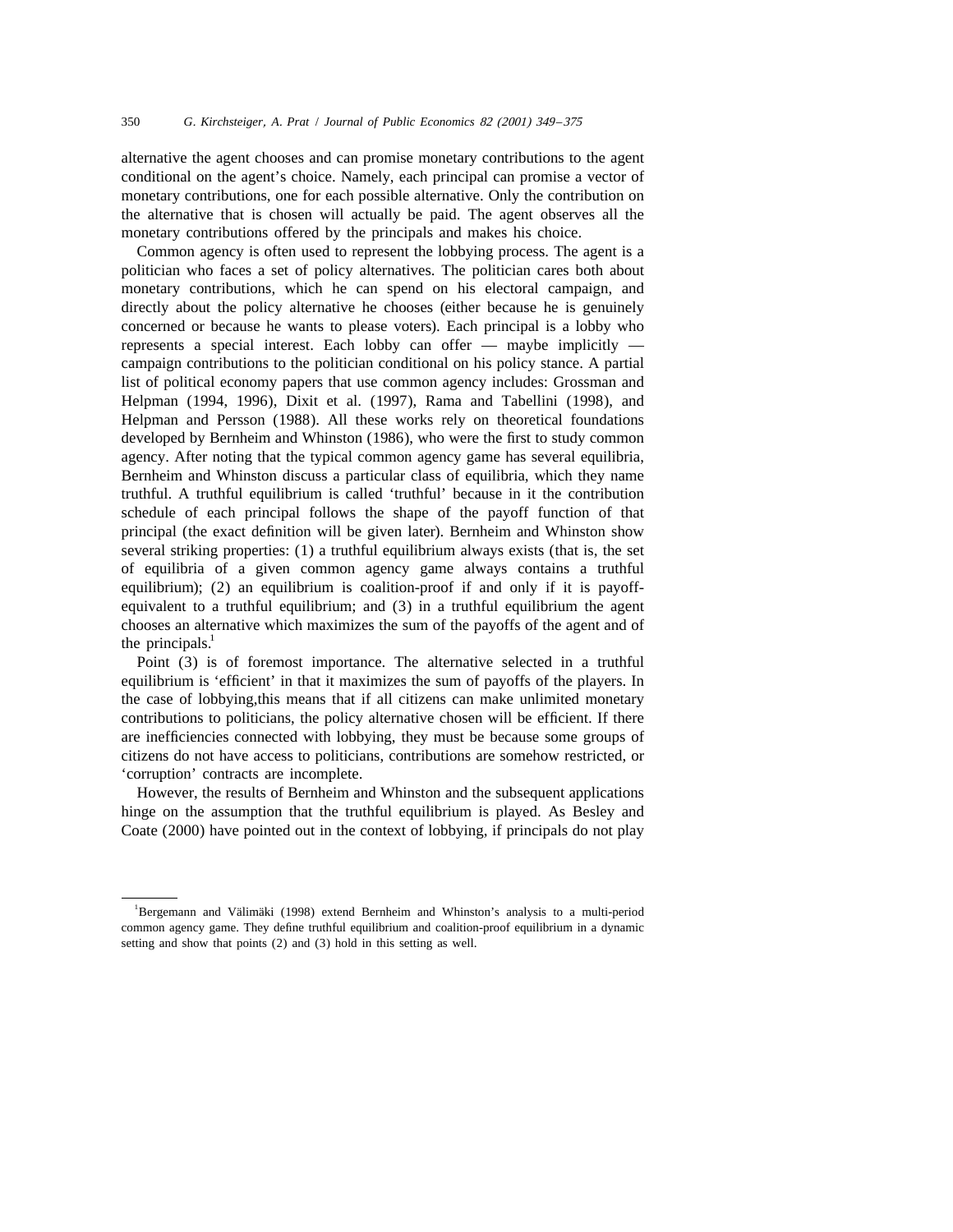truthful strategies, there can be coordination failures that give rise to inefficiencies. Hence, it is important to understand to what extent we can rely on the truthful equilibrium.

In this paper, we ask whether the truthful equilibrium is the only reasonable equilibrium. One conjecture is that principals may behave in a simpler way. Instead of making positive offers on all, or most, possible alternatives, as the truthful equilibrium requires, each principal makes only one strictly positive offer, on the alternative that she hopes to get. We call such strategy natural and  $-$  if it exists — we call the corresponding equilibrium natural as well.

We prove that a natural equilibrium always exists. It can actually be constructed in a simple way by identifying two candidate alternatives that split the set of principals in two camps. These alternatives have the property that they can mobilize the greatest amount of resources between principals. Once the two candidate alternatives are identified, each principal makes a strictly positive offer only on the alternative preferred by her side.

A natural equilibrium need not be coalition-proof. That occurs when the two opposite camps fail to contribute to a compromise alternative that would give higher net payoffs to both sides. Thus, the natural equilibrium does not have the efficiency property discussed in point (3) above. The alternative chosen may not be the one that maximizes the sum of payoffs of the players involved. Hence, if we believe that people play natural rather than truthful, we should be more pessimistic on the possibility that the lobbying process generates an efficient outcome.

To ascertain which class of equilibrium is a better predictor of behavior we run an experiment. We use a two-principal three-alternative common agency game, in which the truthful equilibrium and the natural equilibrium predict different alternatives. At every round, a principal is matched with a different principal. Each principal announces a schedule of contributions. The experimenter acts as agent by choosing the alternative that maximizes the sum of contributions.

The results of the experiment are mixed. On the one hand, the natural equilibrium is a much better predictor of the outcome of the game. The 'natural' alternative is chosen in 65% of the matches, while the 'truthful' alternative is chosen in 3.6% of the matches. On the other hand, most subjects do not use natural contribution schedules, as 81% of the chosen schedules include positive offers on more than one alternative. However, the truthful equilibrium too is a poor predictor of the subjects' strategies because truthful contributions are observed in only 17% of the cases.

The plan of the paper is as follows. Section 2 contains the theory part. After summarizing the main results by Bernheim and Whinston on truthful equilibria, we define natural equilibrium and prove its properties. Section 3 describes the design of the experiment. Section 4 reports the results. Section 5 concludes with an informal discussion of possible reasons why people do not seem to play truthful strategies. The Appendix contains the proofs and the instructions for the experiment.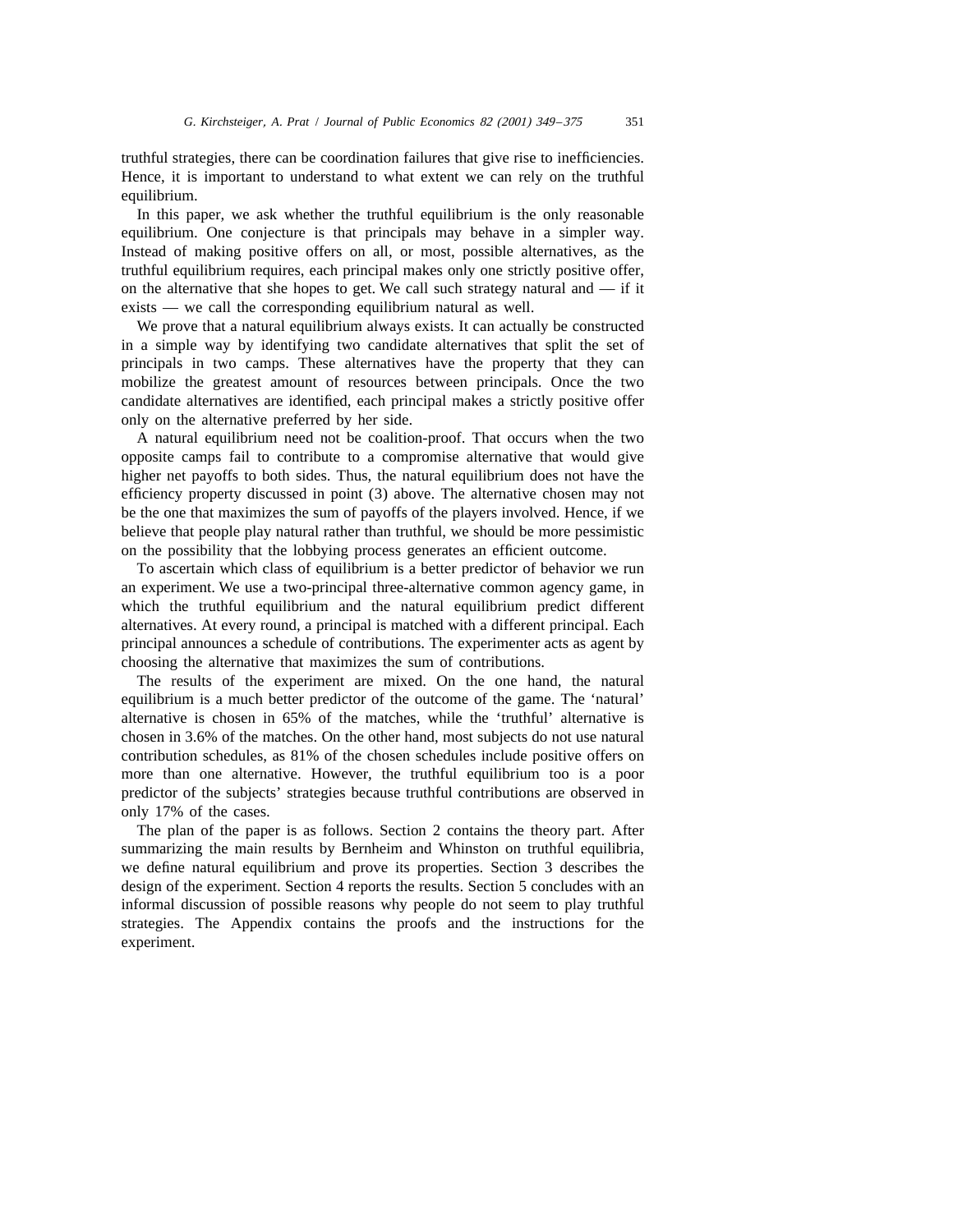### **2. Theory**

#### 2.1. *The model*

In a common agency game, the players are one agent and *m* principals. The set of principals is denoted with  $M = \{1, \ldots, m\}$ . The agent chooses an alternative out of a finite set of alternatives *S*. Each principal tries to induce the agent to take a particular alternative rather than another by offering him a monetary payment which we call a *contribution*. Let  $t^j$ , denote the contribution that principal *j* promises to make to the agent if the agent chooses alternative  $s \in S$ . The strategy of principal *j* is a contribution schedule  $t^j$ , namely a vector of contributions, one for each alternative in *S*. Contributions are restricted to be nonnegative. If the agent selects alternative *s* he receives a total monetary contribution  $\Sigma_{i \in M} t'_{s}$ . Contributions promised on alternatives other than the chosen alternative are not paid (this is the difference between common agency and an all-pay auction).

The agent cares only about how much money he receives. He is indifferent about what alternative he chooses.<sup>2</sup> Hence, the agent chooses *s* to maximize  $\sum_{i \in M} t_s^j$ .

Each principal cares about how much money she pays to the agent and which alternative the agent chooses. Let  $G_s^j$  denote the utility (gross payoff) principal j derives from s. The net payoff of principal j if alternative s is chosen is  $G_s^j - t_s^{j_3}$ .

The game is played in two stages. First, all principals simultaneously and noncooperatively choose their contribution schedules. Second, the agent observes the principals' contribution schedules and selects an alternative.

#### 2.2. *Truthful equilibria*

Bernheim and Whinston (1986) note that a typical common agency game has many equilibria.<sup>4</sup> They propose to focus on one type of equilibrium, which they call truthful, and they prove a number of important properties of truthful equilibria. This subsection reviews Bernheim and Whinston's results.

**Definition 1.** The contribution schedule  $t^j$  of principal  $j \in M$  is said to be truthful *if it can be written as*  $t_s^j = \max(0, G_s^j - u^j)$  *for all*  $s \in S$ *, where*  $u^j$  *is a constant. A* 

<sup>&</sup>lt;sup>2</sup>The results presented here can easily be extended to accommodate an agent with direct preferences on the alternative he chooses, as in Bernheim and Whinston (1986).

<sup>&</sup>lt;sup>3</sup>Dixit et al. (1997) have shown that the main results of Bernheim and Whinston are still valid if the principals or the agent have nonseparable preferences.

<sup>&</sup>lt;sup>4</sup>We will focus on subgame perfect Nash-equilibria, which for simplicity will be referred to as equilibria.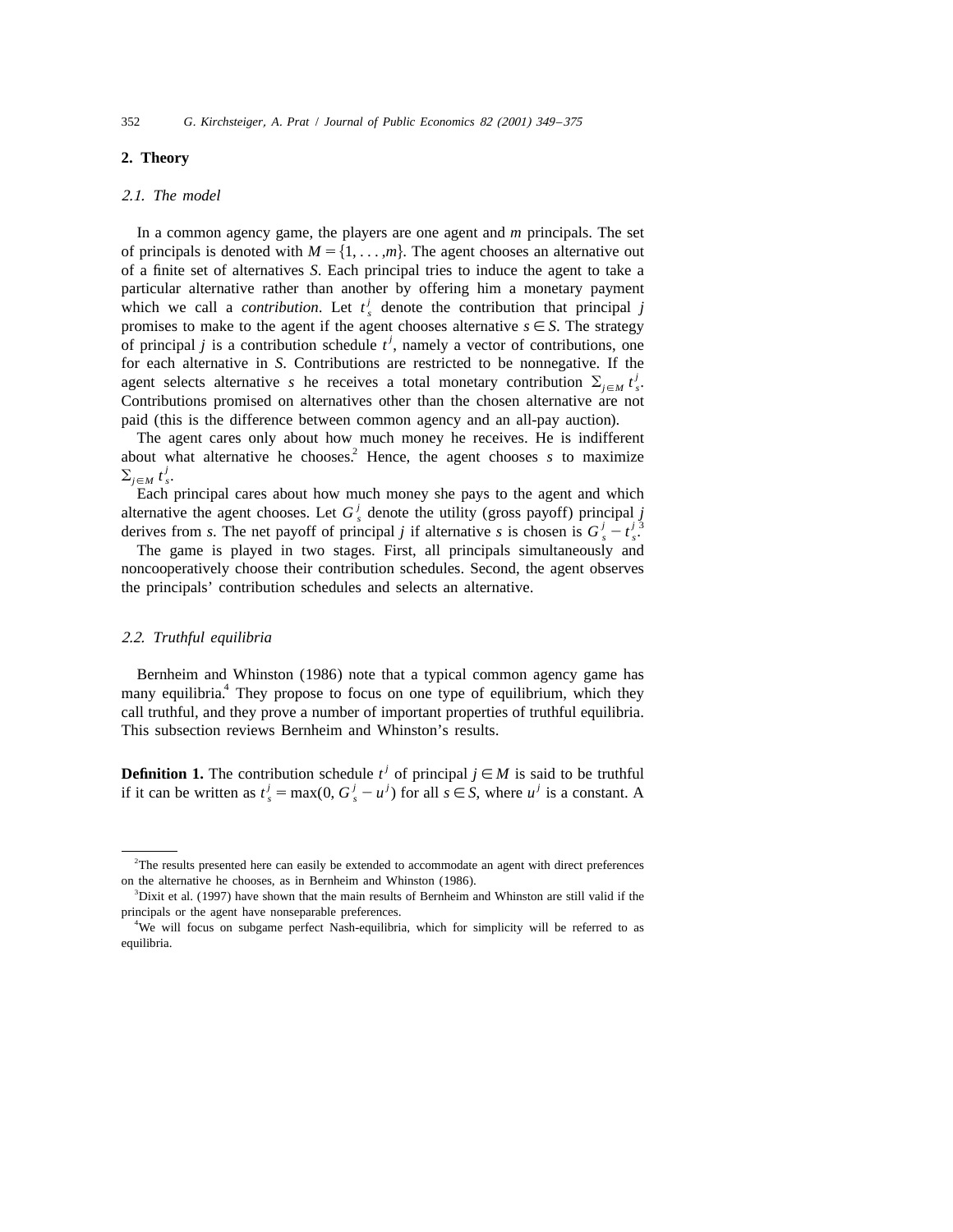truthful equilibrium is an equilibrium of the common agency game in which all principals offer truthful contribution schedules.<sup>5</sup>

A truthful contribution schedule follows the shape of the payoff function of the principal plus or minus a constant, except that, when the contribution would be negative, the nonnegativity constraint requires a zero contribution instead. The main feature of a truthful contribution schedule is that (but for the nonnegativity constraint) a principal who plays truthful is indifferent with regards to the alternative that the agent ends up choosing.

The properties of truthful equilibria that are relevant to our analysis can be summarized as follows:<sup>6</sup>

# **Theorem 1 (Bernheim and Whinston).** *For any common agency game*,

*(i)* For any  $j \in M$ , given  $\{t'\}_{i \neq j}$ , the set of best responses of principal j contains *a truthful contribution schedule*.

(*ii*) *There exists a truthful equilibrium*.

(*iii*) *Every truthful equilibria is coalition*-*proof and every coalition*-*proof equilibrium is payoff*-*equivalent to a truthful equilibrium*.

(*iv*) *In a truthful equilibrium*, *the agent chooses an efficient alternative*, *that is*  $s^* \in \text{argmax}_{s \in S} \sum_{i \in M} G_s^j$ .

Part (i) of Theorem 1 says that, given the contribution schedules of the other principals, a principal can restrict her attention without loss to truthful contribution schedules.

Note that (i) does not imply that a truthful equilibrium actually exists. Bernheim and Whinston do, however, show the existence of a truthful equilibrium (Part (ii)), that is, they prove that the set of equilibria of a given common agency game contains an equilibrium which is truthful.

Part (iii) links truthful equilibria to coalition-proofness. The definition of coalition-proofness for common agency can be found in Bernheim and Whinston's article. For the goal of the present paper, an informal definition will suffice. An equilibrium of a common agency game is coalition-proof if there exists no coalition of principals that can benefit by agreeing on a 'self-enforcing' joint deviation from the equilibrium. The definition of self-enforcing deviation is

<sup>&</sup>lt;sup>5</sup>We will sometimes say that a 'principal plays truthful' meaning that she offers a truthful contribution schedule. An analogous expression will be used for natural contribution schedules.

<sup>&</sup>lt;sup>6</sup>Theorem 1 is not stated directly in that form in Bernheim and Whinston (1986). Part (i) corresponds to Bernheim and Whinston's Theorem 1. Part (ii) is an immediate consequence of Bernheim and Whinston's Theorem 2. Part (iii) is Bernheim and Whinston's Theorem 3. Part (iv) is Bernheim and Whinston's Theorem 2.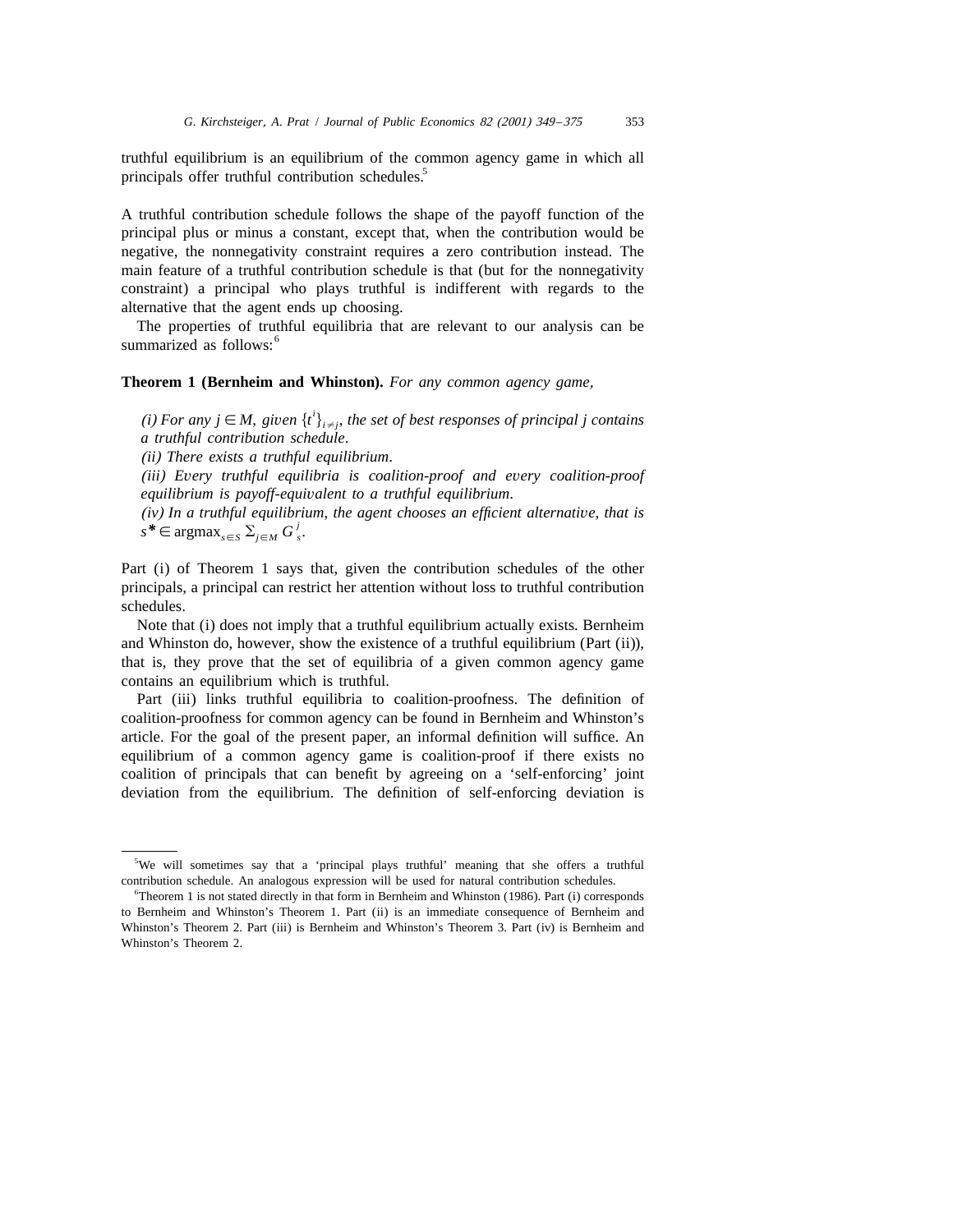recursive. A joint deviation for a given coalition is self-enforcing if there exists no coalition within the given coalition that can benefit from a (self-enforcing) deviation from the proposed joint deviation. Part (iii) of Theorem 1 says that there is an essential equivalence between the set of truthful equilibria and the set of coalition-proof equilibria. All truthful equilibria satisfy coalition-proofness and an equilibrium which is not truthful, or payoff-equivalent to a truthful equilibrium, does not satisfy coalition-proofness.<sup>7</sup>

Part (iv) guarantees efficiency. In a truthful equilibrium the agent chooses an alternative that maximizes the Utilitarian welfare function of the principals. The implications of this result have already been discussed at length in the Introduction.

#### 2.3. *Natural equilibria*

This subsection contains the original theoretical contribution of this paper. We introduce the concept of natural equilibrium and compare it to Bernheim and Whinston's truthful equilibrium. The idea is simple. In a truthful equilibrium, each principal usually makes strictly positive offers on more than one alternative. This may look rather complicated and one can ask if there are other equilibria. In particular, one may wonder if there is an equilibrium in which each principal makes only one strictly positive offer. In view of its simple structure, we may call it a natural equilibrium. Formally,

**Definition 2.** The contribution schedule  $t^j$  of principal  $j \in M$  is said to be natural if  $t^j = 0$  for all  $s \in S$  except, at most, one. A natural equilibrium is an equilibrium of the common agency game in which all principals offer natural contribution schedules.

We stress that a natural equilibrium is an equilibrium of the game (and not an equilibrium of the game with a restricted strategy space). Hence, in a natural equilibrium each principal has no incentive to use a more complicated strategy than the equilibrium natural contribution schedule.

How many of the points of Theorem 1 apply also to natural equilibria? As we shall see, (i) and (ii) do and (iii) and (iv) do not:

<sup>7</sup> The fact that a truthful equilibrium is coalition-proof among the *m* principals does not imply that it is Pareto-efficient among the *m* principals if there are more than two principals. Indeed, Konishi et al. (1999) provide a simple three-principal example of common agency game in which there exists a non coalition-proof equilibrium which gives each principal a strictly higher net payoff than every coalition-proof equilibrium of the same game.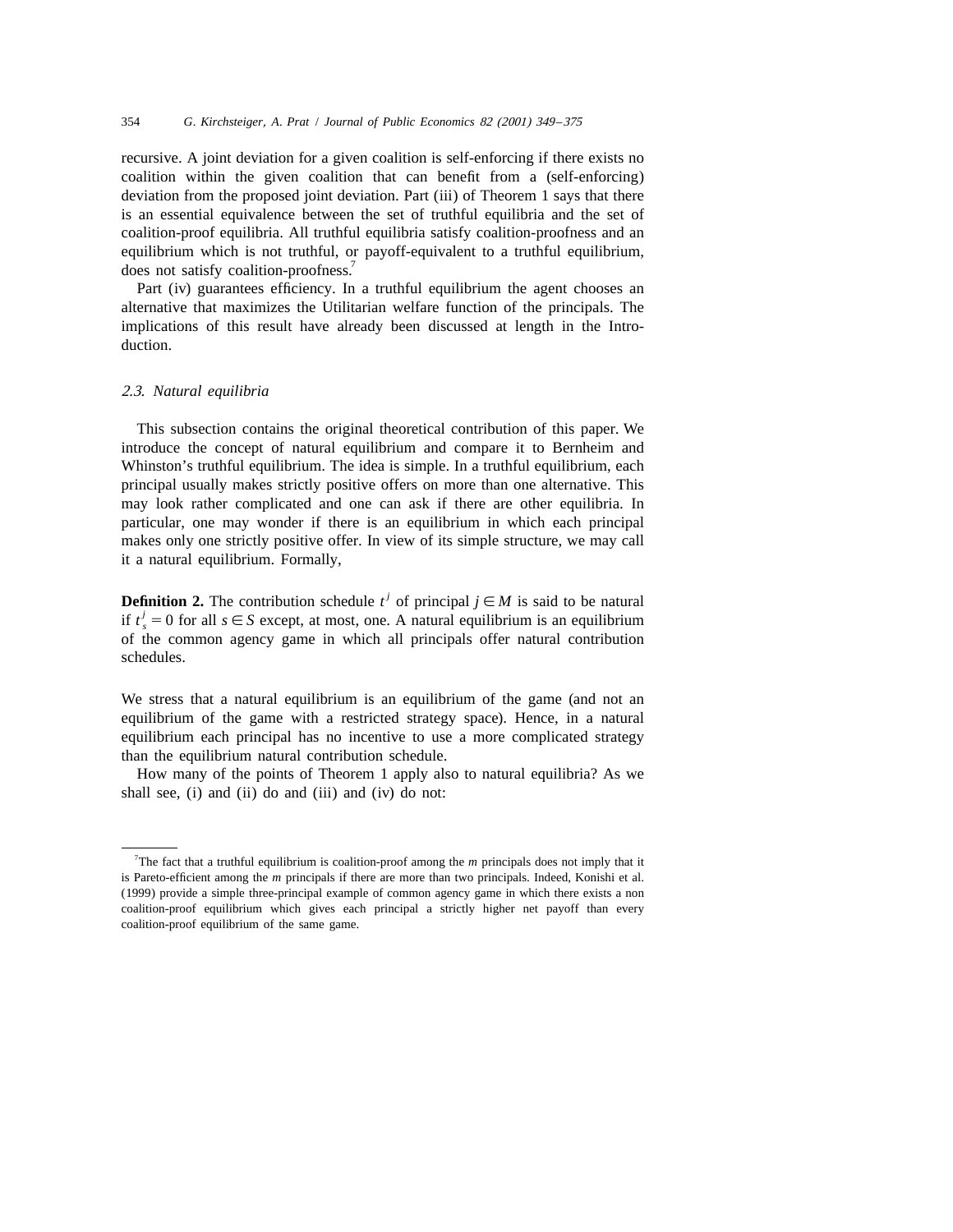**Theorem 2.** *For any common agency game*,

*(i)* For any  $j \in M$ , given  $\{t^i\}_{i \neq j}$ , the set of best responses of principal j contains *a natural contribution schedule*. (*ii*) *There exists a natural equilibrium*.

(*iii*) *A natural equilibrium need not be coalition*-*proof*.

(*iv*) *In a natural equilibrium*, *the agent may choose an inefficient alternative*.

The proof (in the Appendix) constructs a particular type of natural equilibrium, which exists in every common agency game. We may call this equilibrium the *maximum*-*conflict equilibrium*. Principals split in two sides. One side supports one alternative, the other side another. Each principal contributes only to the alternative supported by her side. The two candidate alternatives have the property that they maximize the sum of the payoffs that each principal gets from the alternative they prefer between the two:

$$
(s^*, \bar{s}) = \arg \max_{s' \in S, s'' \in S} \sum_{j \in M} \max \{ G^j_{s'}, G^j_{s''} \}
$$
 (1)

This maximization problem has two equivalent formulations, which shed light on the nature of the equilibrium (the equivalences are shown in the proof of Theorem 2). First, suppose we split principals in two subsets and let each subset choose the alternative that maximizes its surplus. The value of the problem of finding the split that maximizes the sum of surpluses of the two subsets is the same as the value of the problem above:

$$
\sum_{j \in M} \max \left\{ G_{s*}^j, G_{\bar{s}}^j = \max_{\substack{M' \cup M'' = M \\ M' \cap M'' = \emptyset}} \right\} \left( \max_{s \in S} \sum_{j \in M'} G_s^j + \max_{s \in S} \sum_{j \in M''} G_s^j \right) \tag{2}
$$

Second, the candidate alternatives  $(s^*, \bar{s})$  satisfy:

$$
\sum_{j \in M} \max\{0, G_{s*}^j - G_{\bar{s}}^j\} = \max_{s} \sum_{j \in M} \max\{0, G_{s}^j - G_{\bar{s}}^j\} \tag{3}
$$

$$
\sum_{j \in M} \max\{0, G_{\bar{s}}^j - G_{s*}^j\} = \max_{s} \sum_{j \in M} \max\{0, G_{s}^j - G_{s*}^j\} \tag{4}
$$

That is, given one of the two candidate alternatives (say *s\**), the other candidate alternative  $(\bar{s})$  is the alternative toward which a deviation would be most beneficial.

Now, it is easy to find equilibrium transfers. Assume without loss of generality *i* that  $\sum_{j \in M} G_{s*}^{j} \ge \sum_{j \in M} G_{\bar{s}}^{j}$ . Let  $M^*$  be the set of principals that prefer  $s^*$  to  $\bar{s}$  and  $\overline{M}$  the ones who prefer  $\overline{s}$  to  $s^*$ . If transfers satisfy the following conditions then we have a maximum-conflict equilibrium: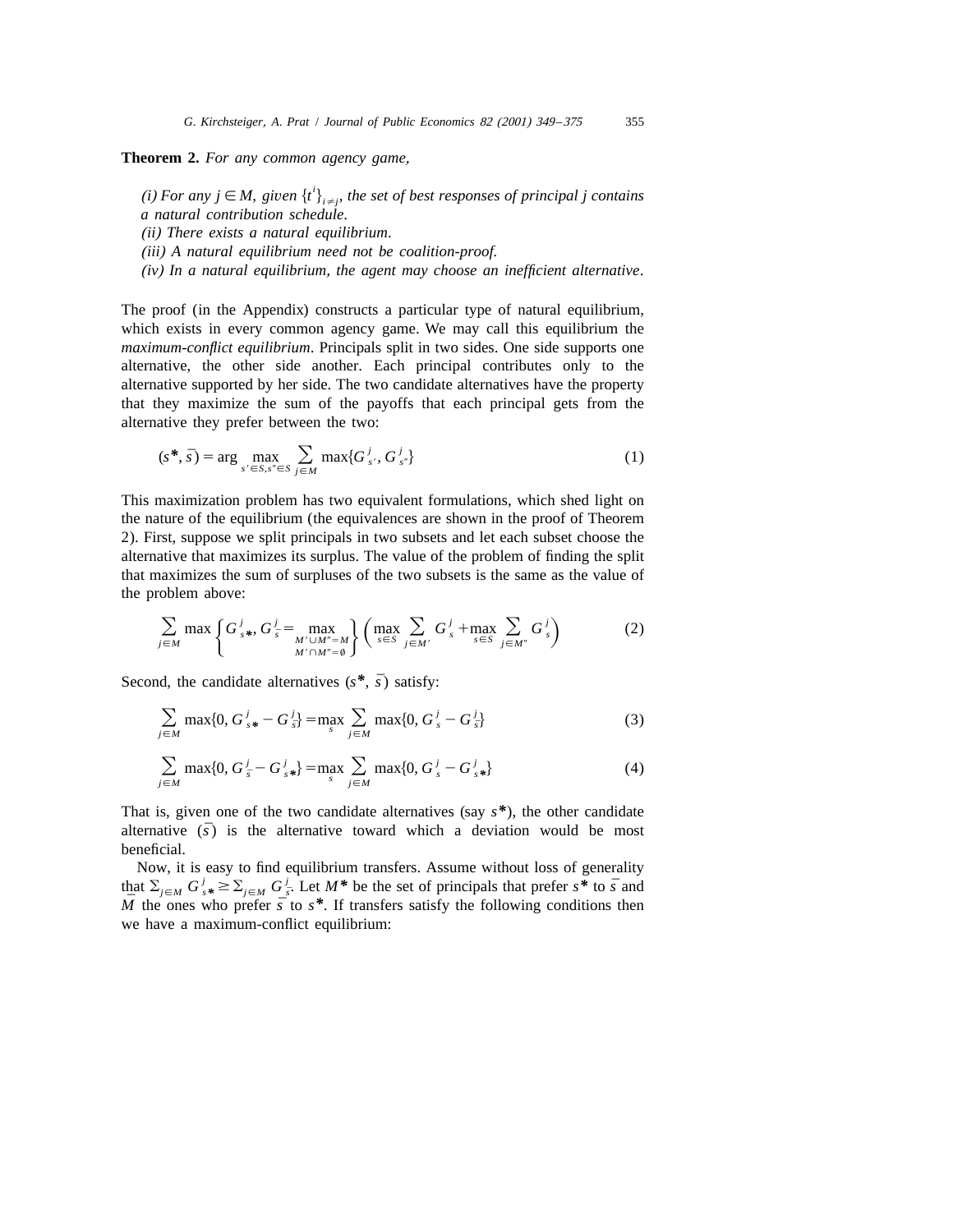(a) Principals in  $\overline{M}$  (the losing side) set  $t_{\overline{s}}^j \geq G_{\overline{s}}^j - G_{s*}^j$ , that is they offer on their alternative at least as much as the additional payoff if the agent chose it instead of the equilibrium alternative.

(b) Principals in  $M^*$  (the winning side) set  $t_{s*}^j$  low enough that none of them would like to avoid paying  $t_{s*}^j$  by deviating to the alternative preferred by the losing side.

(c) The total transfers from the winning side equal the total transfers from losers:  $\sum_{i \in M^*} \hat{t}_{s^*}^i = \sum_{i \in \bar{M}} \hat{t}_{\bar{s}}^i$ .

(d) All other transfers are zero.

Points (b) and (c) are compatible with (a) because the winning side has more to gain from  $s^*$  than the losing side has to gain from  $\bar{s}$ . Moreover, (d) is an equilibrium strategy because the maximum-conflict conditions (3) and (4) guarantee that enough money is put on  $s^*$  and  $\bar{s}$  to guard against deviations to other alternatives. Hence  $\frac{1}{x}$  as is proven formally in the Appendix  $\frac{1}{x}$  it is always possible to find transfers that satisfy (a) through (d), and there always exists a maximum-conflict equilibrium.

However, a natural equilibrium need not be coalition-proof. There could be an alternative  $s'$  different from the two candidate alternatives that would be a good *compromise in the sense that*  $\sum_{j \in M} G_{s'}^{j} \geq \sum_{j \in M} G_{s'}^{j} \geq \sum_{j \in M} G_{\bar{s}}^{j}$ . In order to get it, the two sides should agree to lower their contributions on  $s^*$  and  $\bar{s}$  and offer something on  $s'$ . As such agreement would be self-enforcing, the natural equilibrium need not be coalition-proof.

This brings us to point (iv). The compromise alternative may be efficient and yet the natural equilibrium does not select it, as illustrated by the following examples.

### 2.4. *Examples*

In the two examples we are going to discuss there are two principals (*A* and *B*) and three alternatives (*I*, *II*, *III*). Here are the payoffs and the equilibrium transfers (for truthful and natural equilibria):

| Game 1<br>the efficient $s$ is $I$ |                |                      |                              | Game 2<br>the efficient $s$ is $II$ |                           |                |                    |                      |                |
|------------------------------------|----------------|----------------------|------------------------------|-------------------------------------|---------------------------|----------------|--------------------|----------------------|----------------|
|                                    |                |                      | Н                            | Ш                                   |                           |                |                    | Н                    | Ш              |
| Payoffs                            | $G^A$<br>$G^B$ | 17<br>$\overline{0}$ | 10<br>6                      | $\theta$<br>12                      | Payoffs                   | $G^A$<br>$G^B$ | 17<br>$\mathbf{0}$ | 11<br>7              | $\Omega$<br>12 |
| Truthful eq.<br>$s^* = I$          | $t^a$<br>$t^B$ | 12<br>$\Omega$       | 5<br>6                       | $\theta$<br>12                      | Truthful eq.<br>$s^* = H$ | $t^A$          | 11<br>$\mathbf{0}$ | 5<br>6               | $\Omega$<br>11 |
| Natural eq.<br>$s^* = I$           | $t^A$          | 12<br>$\Omega$       | $\mathbf{0}$<br>$\mathbf{0}$ | $\mathbf{0}$<br>12                  | Natural eq.<br>$s^* = I$  | $t^A$          | 12<br>$\mathbf{0}$ | $\Omega$<br>$\theta$ | $\Omega$<br>12 |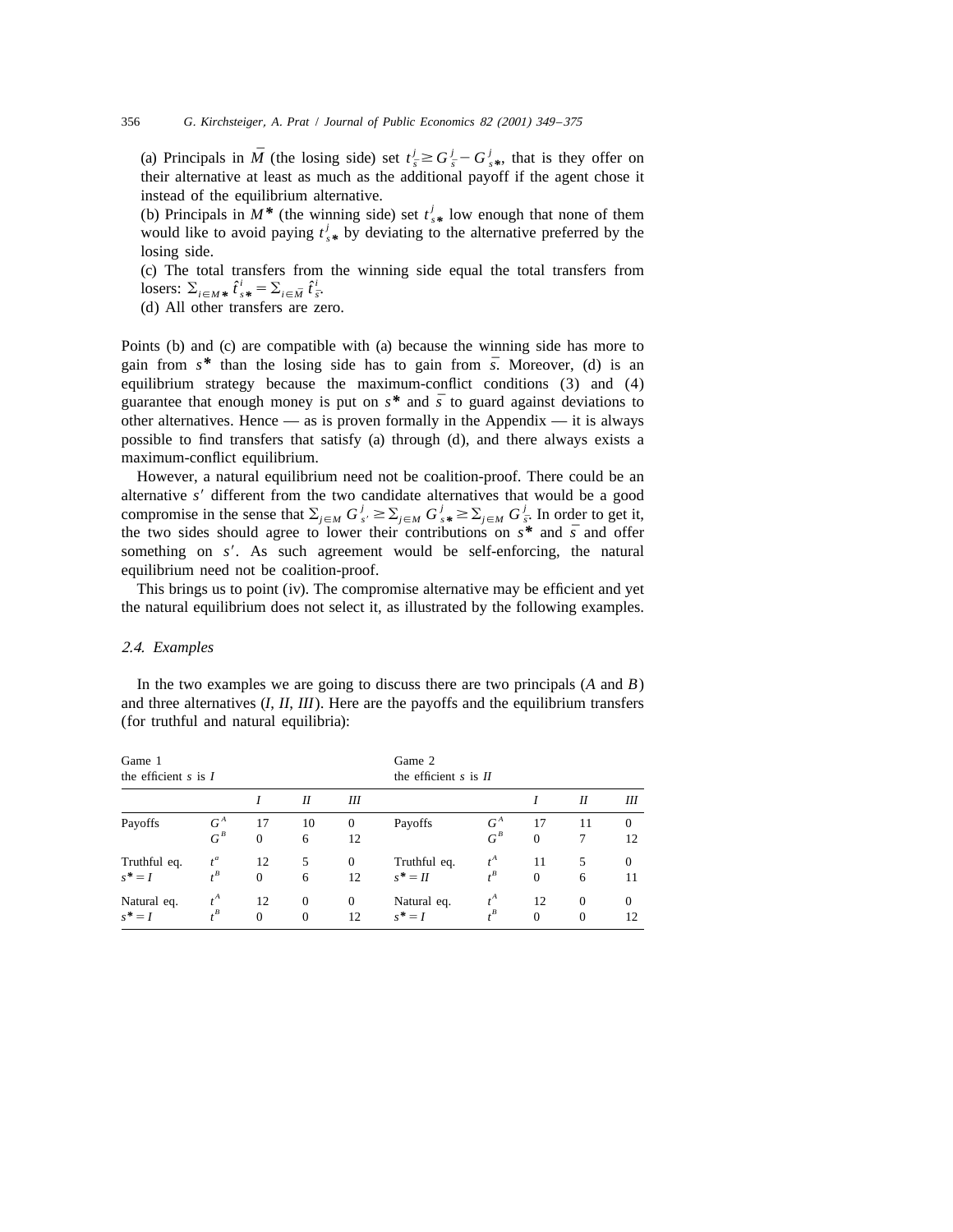In both examples, *I* is Principal *A*'s preferred alternative, *III* is Principal *B*'s preferred alternative, and *II* is a 'compromise' alternative. The difference between Game 1 and Game 2 is only in the payoffs for alternative *II*, which are slightly higher in Game 2. In Game 1, the efficient alternative is *I* (because  $G_I^A + G_I^B$  is higher than both  $G_{II}^A + G_{II}^B$  and  $G_{III}^A + G_{III}^B$ ) alternative is *II*.

By Theorem 1 part (iv), the truthful equilibrium selects the efficient alternative. Indeed, the equilibrium alternative of the truthful equilibrium is *I* in Game 1 and *II* in Game 2 (the details on how to compute a truthful equilibrium can be found in Bernheim and Whinston (1986)).

In Game 1, the difference between the natural and the truthful equilibrium is not payoff-relevant. Instead, in Game 2 it is. The net payoff of *A* is 6 in the truthful and 5 in the natural. The net payoff of  $B$  is 1 in the truthful and 0 in the natural. The natural equilibrium is not coalition-proof. Both principals would be better off if they both made a positive offer on the compromise alternative (and this would be a self-enforcing deviation). Indeed, in this example, both principals strictly benefit from moving from the natural to the truthful equilibrium.

# 2.5. *Remarks and extensions*

Neither the natural nor the truthful equilibrium are in general unique. However, for any common agency game the alternative selected by a truthful equilibrium is unique, except in the nongeneric case in which arg max<sub> $s \in S$ </sub>  $\sum_{i \in M} G_s^j$  has more than one element. The same cannot be said of the natural equilibrium. For instance, it is easy to see that in the following game there are natural equilibria with outcome *I* and *III* (according to whether *C* becomes active on *III*):

|       |                | II             | Ш |
|-------|----------------|----------------|---|
| $G^A$ | $\overline{7}$ | $\overline{0}$ |   |
| $G^B$ |                |                |   |
| $G^C$ |                |                |   |

However, uniqueness is achieved in the maximum-conflict equilibrium, except in the nongeneric case in which the maximization problem in (1) has multiple solutions. In the example above, the maximum-conflict equilibrium is unique and supports *III* (as does the truthful equilibrium).

Given this uniqueness, it is easier to identify properties of maximum-conflict equilibria than of the larger set of natural equilibria. The rest of this section focuses mostly on the comparison between maximum-conflict equilibria and truthful equilibria. However, references are made to natural equilibria whenever something is known.

We have seen that the allocation (alternative chosen and transfers paid) of a truthful equilibrium maximizes a Utilitarian objective while that of a maximum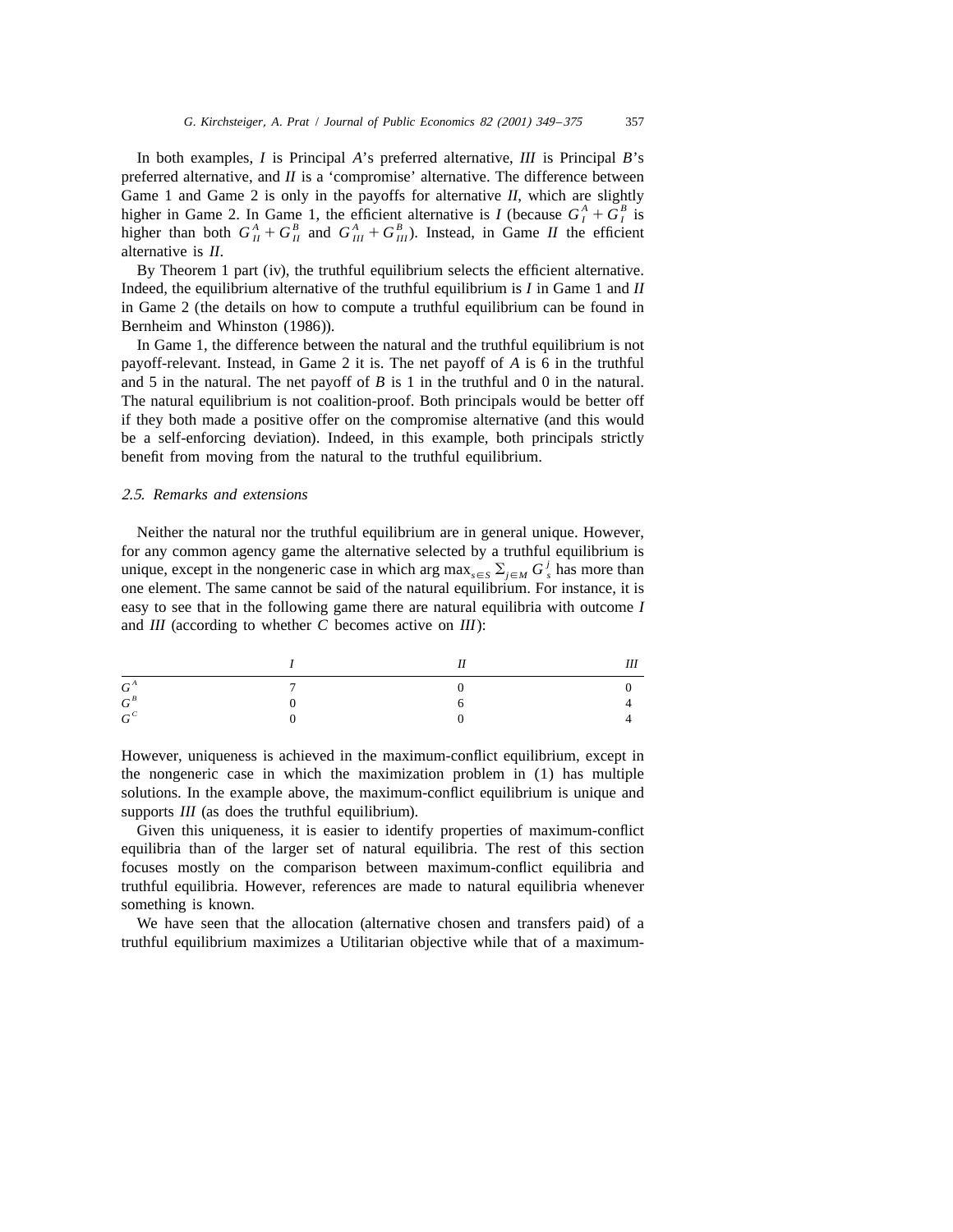conflict equilibrium need not. One might also wonder whether it is possible that a truthful equilibrium Pareto-dominates a maximum-conflict equilibrium. This question can be asked with respect to gross payoffs or net payoffs.

In the gross sense, the alternative chosen in a maximum-conflict equilibrium is undominated, in that there exists no alternative  $s \neq s^*$  such that  $G_s^j \geq G_{s^*}^j$  for all  $j \in M$  with at least one strict inequality. This can be seen from (2) in which  $s^*$ maximizes the surplus of the subset  $M^*$  and hence it cannot be the case that  $s^*$  is dominated by some other alternative for all principals in *M\**. While the maximumconflict equilibrium is undominated, one may construct other natural equilibria that select dominated alternatives.

In the net sense, the question is whether there is a truthful equilibrium and a maximum-conflict equilibrium such that the former gives a higher net payoff than the latter to each principal. A general answer is hard to give because of the nonuniqueness issue discussed above. However, if there are only two principals, we can exclude domination by showing that the agent always benefits from maximum conflict (the proof is in the Appendix):

**Proposition 1.** *If m* $=$ 2, *the payoff of the agent (of either principal) is greater or equal* (*smaller or equal*) *in any maximum*-*conflict equilibrium than in any truthful* <sup>8</sup> *equilibrium*.

The core of the analysis of this paper extends to the continuous case. Theorem 2 holds as stated also when *S* is an infinite set, provided that some regularity conditions are satisfied.<sup>9</sup>

In addition to continuity, many economic applications, such as Grossman and Helpman (1994), also assume differentiability and concavity. In this setup, the alternative supported in a truthful equilibrium is conveniently found through first-order conditions. Instead, the alternative supported in a maximum-conflict equilibrium cannot be found by first-order conditions alone because (1) requires *identifying the subsets*  $M^*$  and  $\overline{M}$ , which is a combinatorial problem.

To see this point, suppose that  $s \in \mathcal{R}$  and the payoff function of principal  $j \in M$ is  $G_s^j = -(s - \hat{s}_j)^2$ , with  $\hat{s}_1 \leq \cdots \leq \hat{s}_m$ . The truthful alternative is found through the first-order condition:

$$
\hat{s} = \frac{\sum_{j \in M} \hat{s}_j}{m}
$$

<sup>&</sup>lt;sup>8</sup>One might also use a definition of Pareto efficiency that excludes the payoff of the agent. See, however, footnote 7.

<sup>&</sup>lt;sup>9</sup>With an infinite *S* and provided that, for all  $J \in M$ , max,  $\Sigma_{i \in J} G_s^j$  has a solution, the proof of part (ii) of Theorem goes through as it is, because the only operations that are performed across alternatives are maximizations. The proof of part (i) requires the usual conditions to ensure that the best-response set is nonempty.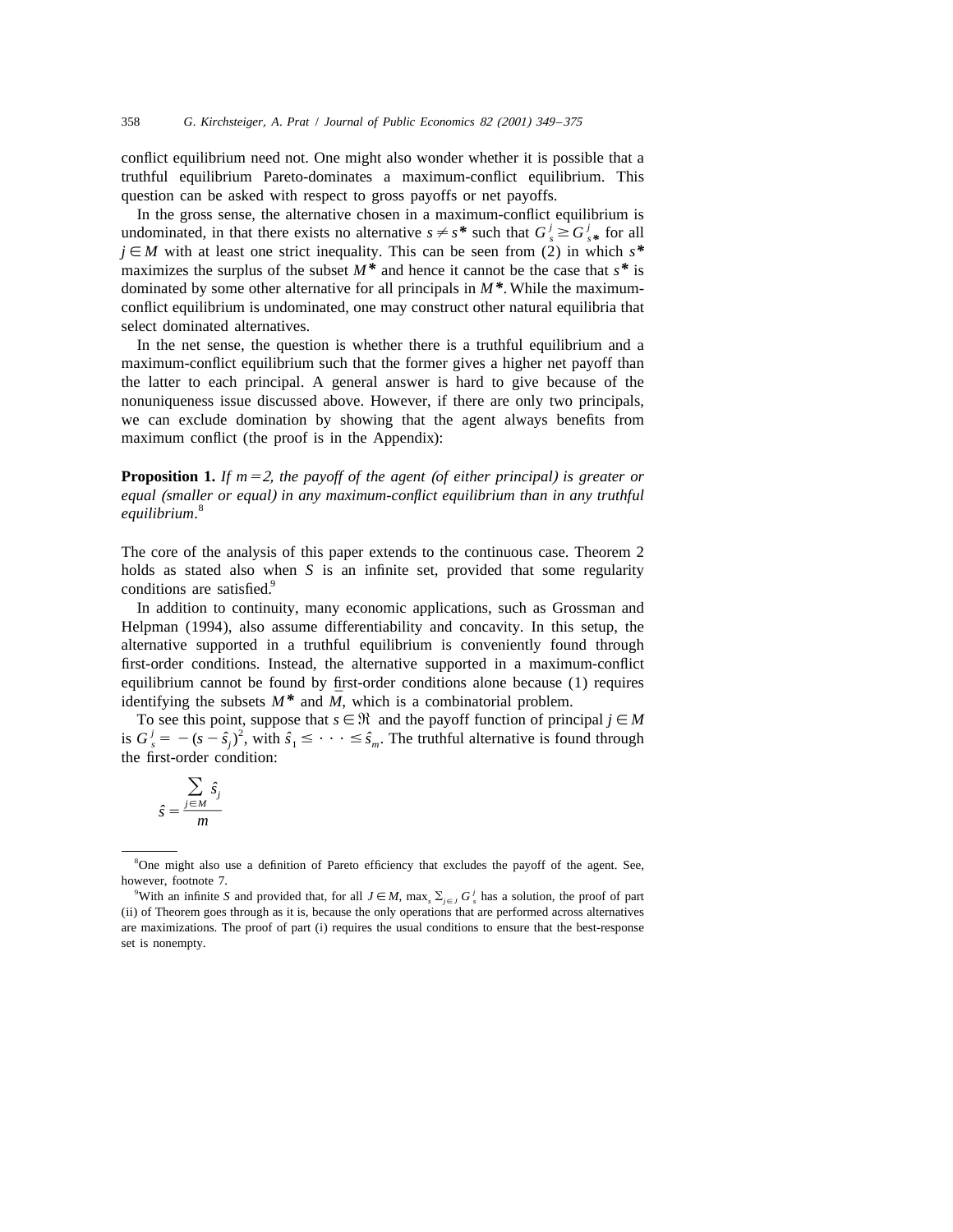Instead, from (2), finding the alternative supported by the maximum-conflict equilibrium requires solving:

$$
\min_{k \subseteq M} \left( \sum_{j=1}^{k} (s^* - \hat{s}_j)^2 + \sum_{j=k+1}^{m} (\bar{s} - \hat{s}_j)^2 \right)
$$
  
subject to  $s^* = \frac{\sum_{j=1}^{k} \hat{s}_j}{k}$  and  $\bar{s} = \frac{\sum_{j=k+1}^{m} \hat{s}_j}{m - k}$ 

The maximum-conflict equilibrium takes the form of a left-right split of principals. There will be a principal *k* such that all principals to the left of *k* support the leftist alternative, while all the other principals support the rightist alternative. Given *k*, the two alternatives are found through first-order conditions. However, finding *k* is a discrete problem, and involves comparing *m* values.

### **3. Experimental design**

To see which equilibrium concept is a better predictor of game behavior, we carry out an experiment. The common agency game we use is Game 2 discussed in the previous section. The payoff matrix is rewritten here for the reader's convenience. Payoffs are in Dutch guilders (1 US dollar is approximately worth two guilders) (Table 1).

In the first stage of the game, both principals choose simultaneously a contribution schedule. All contributions must be nonnegative. To exclude the possibility of losses, the contribution to an alternative cannot be above the gross payoffs the principal received for that alternative.<sup>10</sup>

In the second stage of the game, since the agent has no intrinsic interest in the alternatives, he should choose the alternative with the highest sum of contributions. Truthful equilibria and natural equilibria differ in the contribution schedules of the principals, not in the behavior of the agent. Principals' strategy choices are the focus of interest of our experiments, not agent's behavior. Therefore, we substitute the agent by a rule stating that the winning alternative (i.e. the alternative with the highest sum of contributions) is chosen automatically.

|   | $\boldsymbol{I}$ and $\boldsymbol{I}$ and $\boldsymbol{I}$ | II    | III |  |
|---|------------------------------------------------------------|-------|-----|--|
|   |                                                            | $-11$ |     |  |
| B | $\mathbf{u}$                                               | 7     |     |  |

<sup>&</sup>lt;sup>10</sup>Since losses are difficult to enforce it is common in experimental economics to restrict the strategy set such that losses are excluded. This only removes some dominated strategies that are not part of neither the truthful nor the natural equilibrium.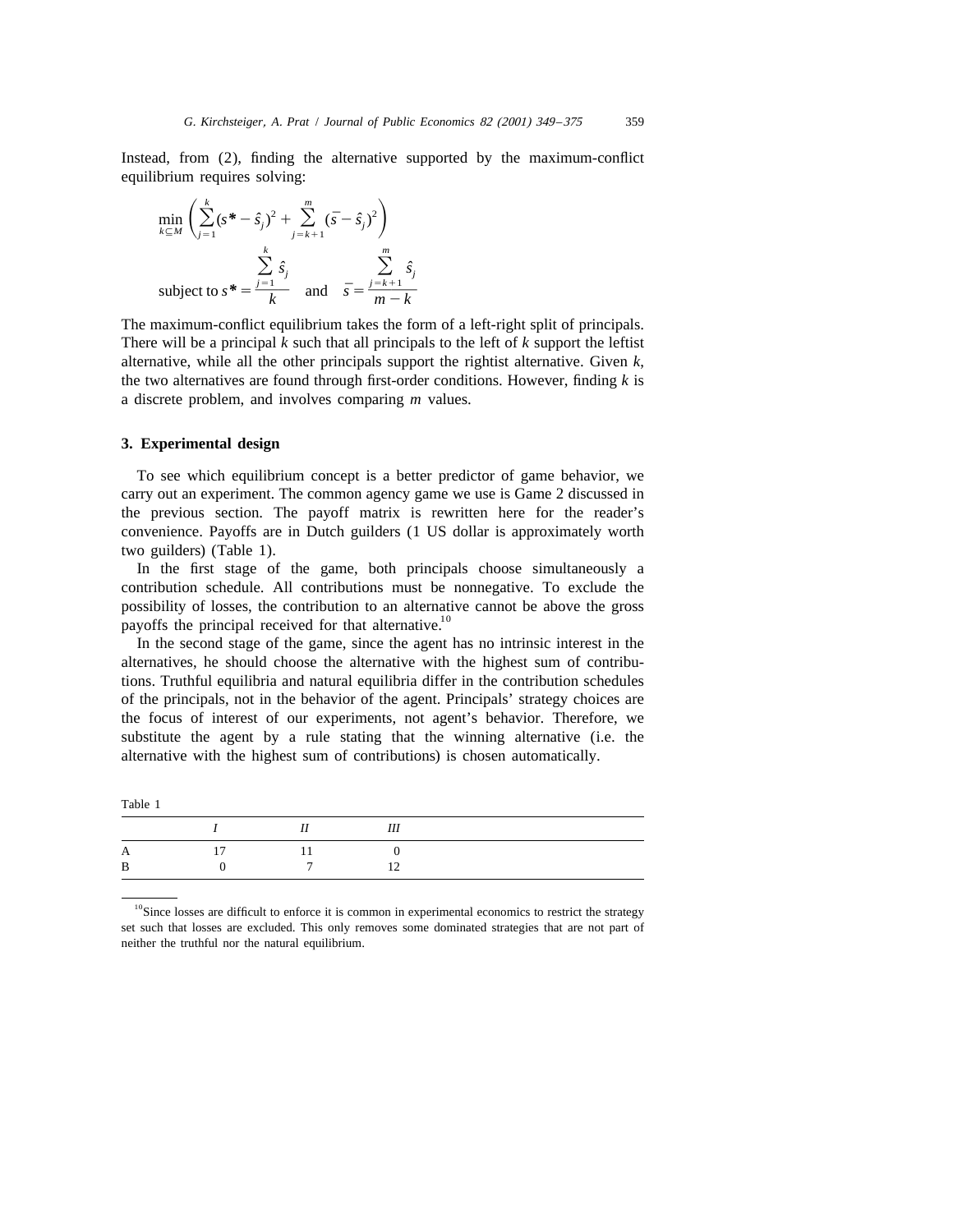As payments of infinitesimal amounts are impossible in practice, we use a discretized version of common agency. The minimum increment is set at  $0.05$  (5 cents is the smallest Dutch coin).<sup>11</sup> Another practical problem is the tie-breaking rule. In the theory part, the rule is endogenous. This is not possible here and we assume that if the agent is indifferent between two or three alternatives, then he randomizes between them with equal probabilities. In the experiment, ties are broken by rolling a die.

These changes in the game (substitution of the agent by a rule, probabilistic tie-breaking rule, finite strategy sets) lead to inessential changes in the equilibrium predictions. Specifically, the truthful and the natural equilibrium contribution schedules are given by (the Appendix contains a formal check that these two are Nash-equilibria):  $12$ 

The equilibrium net payoffs are 5 for *A* and 0 for *B* (for the natural equilibrium), and 6 for *A* and 1 for *B* (for the truthful equilibrium). Thus, the natural equilibrium is not coalition-proof. In fact, the sum of net payoffs for both principals is 40% higher in the truthful equilibrium than in the natural equilibrium.

The experiments are conducted in a classroom, in two sessions with 16 subjects each. Each subject plays the game six times, three times in the role of principal *A* and three times in the role of  $B$ <sup>13</sup>. Each subject knows beforehand whether she is principal *A* or *B* in a certain round. Since it is common knowledge that each pair consists of one principal *A* and one principal *B*, everyone also knows whether her partner is principal *A* or *B*. However, nobody knows the identity of her partner.

At the beginning of each round the principals choose simultaneously their contribution schedule.<sup>14</sup> Then the experimenter calculates for each pair of

|   |                                                     | Н | Ш     |  |  |
|---|-----------------------------------------------------|---|-------|--|--|
|   | (a) The natural equilibrium contribution schedules  |   |       |  |  |
| А | 12                                                  |   |       |  |  |
| B |                                                     |   | 11.95 |  |  |
|   | (b) The truthful equilibrium contribution schedules |   |       |  |  |
| А | 10.95                                               |   |       |  |  |
| B |                                                     |   | 10.95 |  |  |

<sup>&</sup>lt;sup>11</sup>Simon and Zame (1990) consider a class of infinite games which comprise common agency games and show that in this class the limit of the equilibrium of a discretized game as the discretization becomes finer is an equilibrium of the continuous game.

Table 2

<sup>&</sup>lt;sup>12</sup>There could be other natural or truthful equilibria but they differ from the ones in Table 2 by at most 5 cents. The equilibria in Table 2 are the ones with lowest contributions.

<sup>&</sup>lt;sup>13</sup>This guarantees that looking at the whole experiment all subjects are in a similar position. By that, the impact of distributional concerns (fairness, envy, altruism), which very often shape experimental results, is minimized.

 $14$ For the details of the experimental procedure, see Appendix B.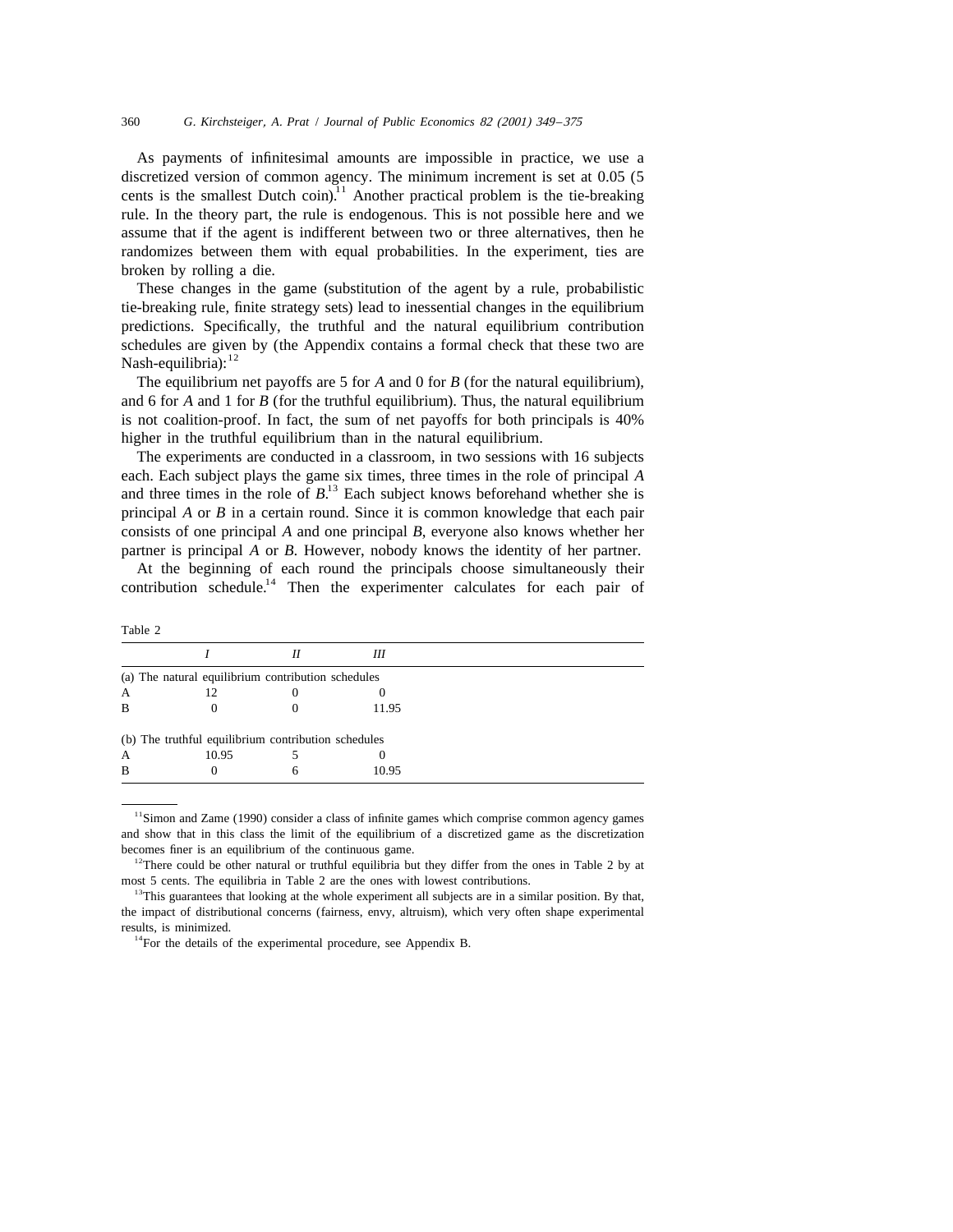principals which alternative is chosen (with ties being broken with a fair coin). Each subject is then informed about the alternative chosen as well as the strategy of the other principal. Players are not informed about the alternatives chosen and the contributions offered in the other matches. After the last round, the net payoffs a subject made in all rounds are summed up and paid to her in cash.

The subjects are matched so that nobody plays twice with the same partner. This is common knowledge. Furthermore, we use a matching protocol that maximizes the number of independent observations in the later rounds under the constraint that nobody is matched twice with the same partner. In the first round the 16 subjects form eight pairs in each session. At the beginning of the second round, two first round pairs are merged to form a group consisting of four subjects. Since this grouping remains the same in rounds 2 and 3 we refer to these groups as ' $r_{2/3}$ -groups'. In rounds 2 and 3 each subject is matched with those members of her  $r_{2/3}$ -group with whom he has not been matched in the first round. This matching protocol guarantees that every member of a  $r_{2/3}$ -group does not experience any (previous or contemporary) decision of a non-member — any influence from a decision of a non-member on the behavior of a member can be excluded. Therefore, the decisions made within a  $r_{2/3}$ -group forms an independent observation <sup>15</sup>.

At the beginning of the fourth round, two  $r_{2/3}$ -groups are merged into one group of eight participants. Since this grouping remains the same in rounds 4, 5, and 6 we refer to these groups as ' $r_{4-6}$ -groups'. In rounds 4 to 6, each subject is matched with three of those members of her  $r_{4-6}$ -group with whom she has not been matched in a previous round. This matching procedure guarantees that the decisions of every member of a  $r_{4-6}$ -group are not influenced by any (previous or contemporary) decision of a non-member — the decisions made within a  $r_{4-6}$ group form an independent observation. On the whole we conduct two sessions. Therefore, we observe 16 first round pairs, eight  $r_{2/3}$ -groups, and four  $r_{4-6}$ -groups.

The experiments took place at the Center for Economic Research, Tilburg University, The Netherlands. The participants were students of different fields, mainly of business administration and law. None of them was a student of ours and none had knowledge of game theory or common agency theory.

A session lasted about 25 minutes net of going through the instructions. The average earnings of a participant was 15.12 Hfl, which was about 8.13 US\$ at the time the experiments were conducted (October 1998). Principal *A* earned on average 4.26 Hfl per round, whereas *B* earned on average 0.78 Hfl per round.

<sup>&</sup>lt;sup>15</sup>Cooper et al. (1995) introduced, and Kamecke (1997) analyzed, a different matching protocol that preserves the best-reply structure of a one-shot game while maximizing the number of rounds. However, as also Kamecke explains, this does not imply that other, nonstrategic influences between the players (such as learning) are excluded. Hence, such a protocol does not maximize the number of independent observations, and it is, therefore, not helpful to increase the significance of statistical tests.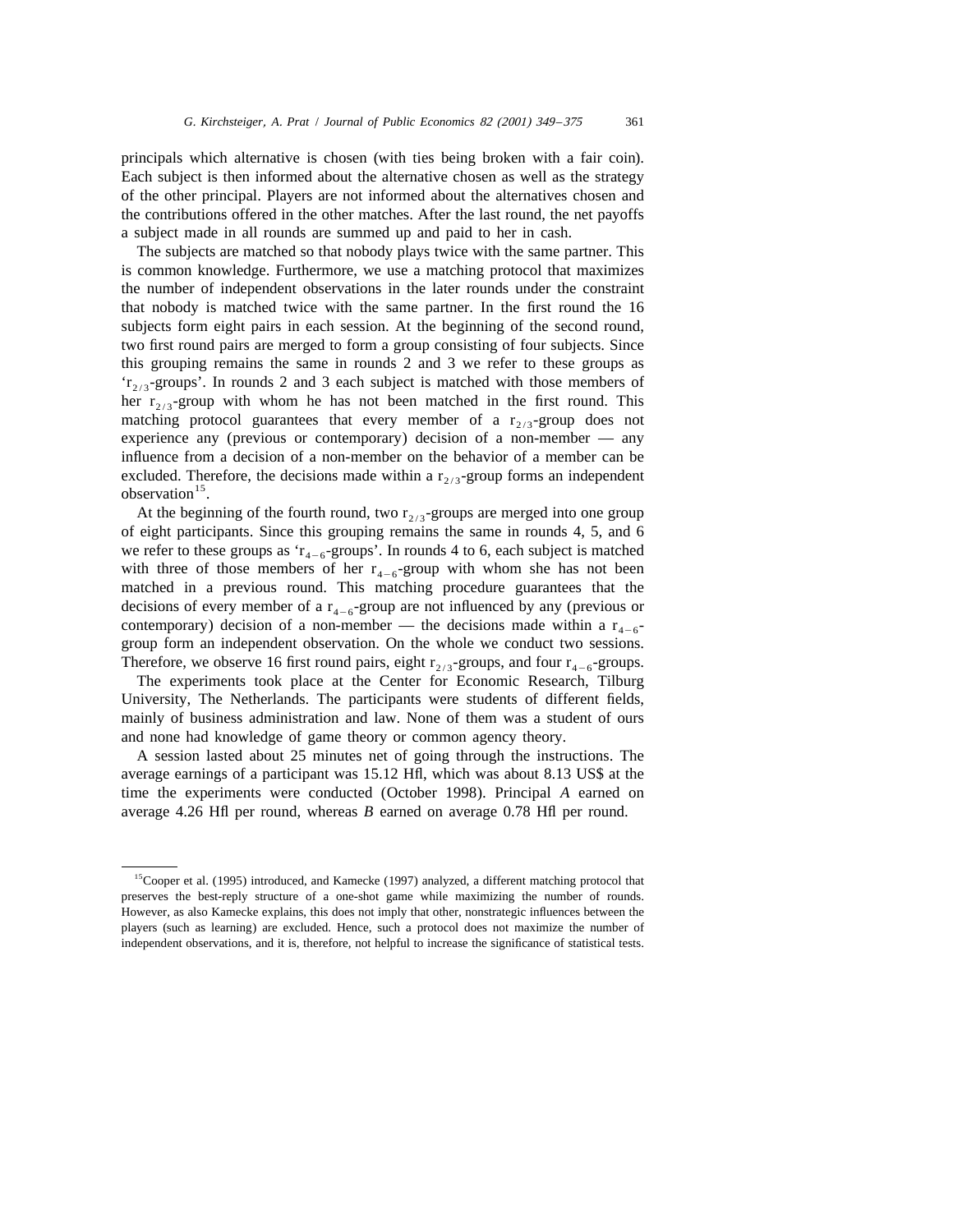# **4. Results**

The predictions of truthful and natural equilibria differ in two aspects: the alternative chosen and the contribution schedules used.

### 4.1. *Chosen alternative*

On the whole, we observe 96 choices of alternatives. In four matches, a tie between two alternatives occurs, which is broken by using a die. In what follows, a tie between two alternatives is counted as 0.5 for each alternative. In total, we observe 62.5 cases where *I* is the winning alternative (65% of all cases), 3.5 cases with *II* winning (3.6% of all cases), and 30 cases with *III* winning (31.4% of all cases). This already indicates:

## **Result 1.**

(*a*) *Alternative II is hardly ever chosen*.

(*b*) *Alternative I is chosen in most of the cases*.

To establish this result, one can use a binomial test.<sup>16</sup> The hypothesis that the winning probability of *II* is larger than or equal to 10% is rejected at a 5% level. The hypothesis that the winning probability of *I* is 50% or less is rejected even at a 1% level.

Result 1 can also be inferred from Fig. 1 which depicts the evolution of the relative frequencies of the chosen alternatives during the course of the experiments.

In all rounds the frequency of alternative *II* is less than 10%, and in three rounds



Fig. 1. The relative frequency of chosen alternatives.

<sup>&</sup>lt;sup>16</sup>See, Siegel and Castellan (1988) for a description of the binomial test.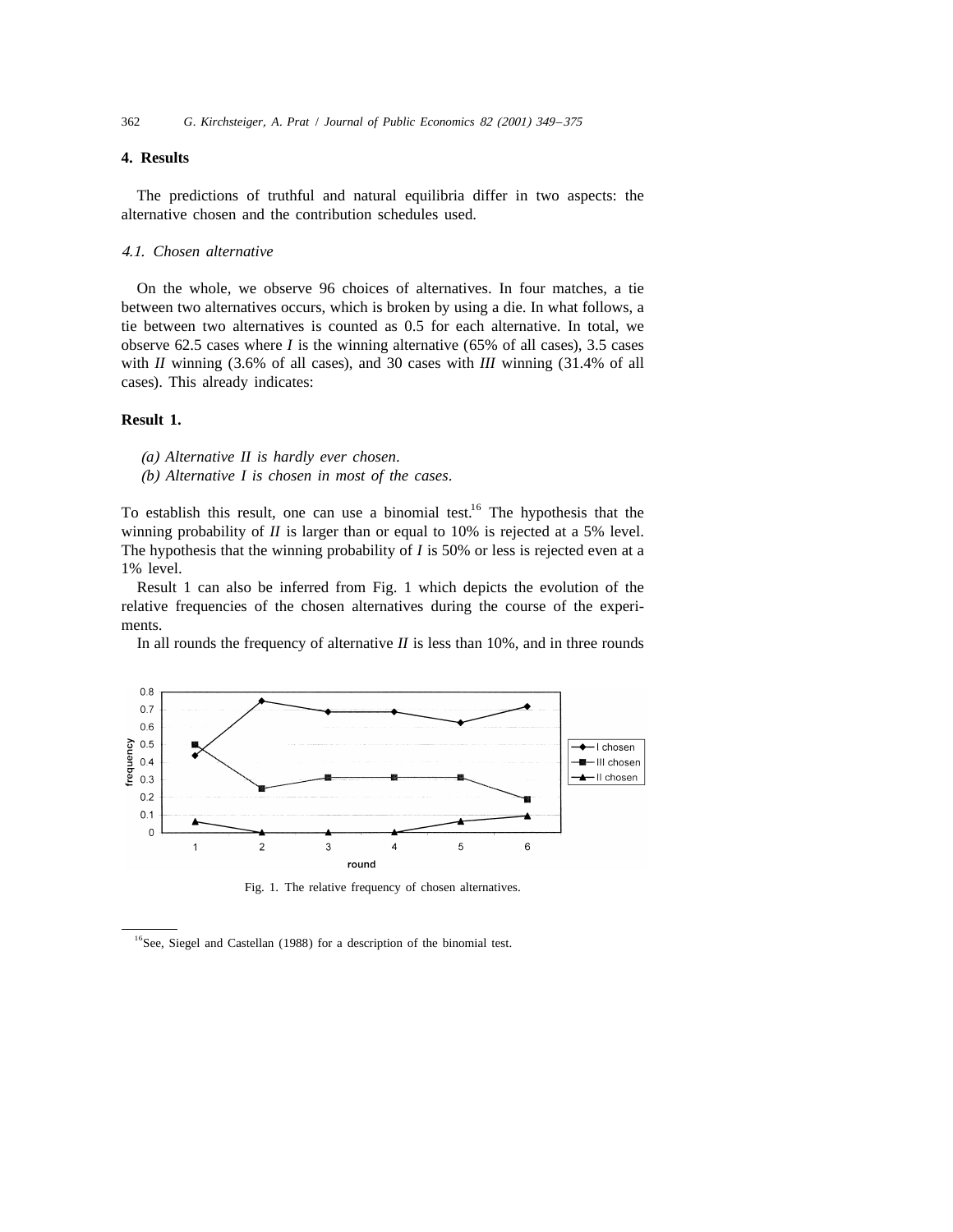we do not observe any case of *II* winning. In all rounds, alternative *I* as well as alternative *III* occurs more often than *II*. In the last two rounds, however, the gap between *II* and *III* narrows. On the other hand, alternative *I* wins in more than half of the cases in all rounds except round 1, and there is no tendency of the frequency of *I* to decline.

Due to spillovers between partners and due to change of partner from round to round, the individual observations are of course not independent. Tests based on individual observations like the binomial tests used above might be not appropriate. Hence, we also analyze the frequencies by which the eight  $r_{2/3}$ - and the four  $r_{4-6}$ -groups choose the different alternatives. In each of the 12 groups alternative *I* is chosen more often than *II*. Therefore, *II* is clearly dominated by  $I^{\perp}$ Furthermore, the frequency of *III* is always lower than that of *I*, except for two  $r_{2/3}$ -the groups where both alternatives are chosen equally often.<sup>18</sup> Therefore, we have to conclude that the 'natural' alternative *I* was 'dominating', and the 'truthful' alternative *II* hardly ever won.

### 4.2. *Contribution schedules*

We now turn to the contribution schedules chosen by the principals. The average contributions over the six rounds are displayed in Table 3.

This implies that actual contributions for all alternatives are lower than the contributions of the truthful equilibrium. Compared with the natural equilibrium strategy, *A*'s (*B*'s) contributions to *I* (*III*) are too low, whereas their contributions to *II* are too high (compare Table 3 with Table 2a and b). If we look at the development of the average contributions of the rounds, we find that *A*'s contribution to *I* increases, whereas there is no clear trend for *A*'s contributions to *II*. *B* tends to increase her contributions to *II* as well as to *III* (see Fig. 2).

This already suggests that we hardly observe equilibrium play in the experiment. To see this point more clearly, let us say that a contribution schedule is a

| Average contribution schedules |      |      |      |  |  |
|--------------------------------|------|------|------|--|--|
|                                |      |      | Ш    |  |  |
| Principal A                    | 9.96 | 2.92 |      |  |  |
| Principal $B$                  |      | 3.53 | 9.08 |  |  |
| Sum of contributions           | 9.96 | 6.45 | 9.08 |  |  |

| Table 3 |                                |  |
|---------|--------------------------------|--|
|         | Average contribution schedules |  |

<sup>17</sup>Using a Wilcoxon signed-ranks test for the hypothesis that the frequencies of *I* and *II* are equal, we have to reject this hypothesis at 1% level for the  $r_{2/3}$ -groups. For the  $r_{4-6}$  groups the corresponding P value is 6.25%, which is the lowest value attainable with four observations.

<sup>&</sup>lt;sup>18</sup>Applying the Wilcoxon signed-ranks test for the  $r_{2/3}$ -groups the difference in frequencies turns out to be significant at a 5% level. For the  $r_{4-6}$ -groups the corresponding *P* value is 6.25%, which is the lowest possible value with four observations.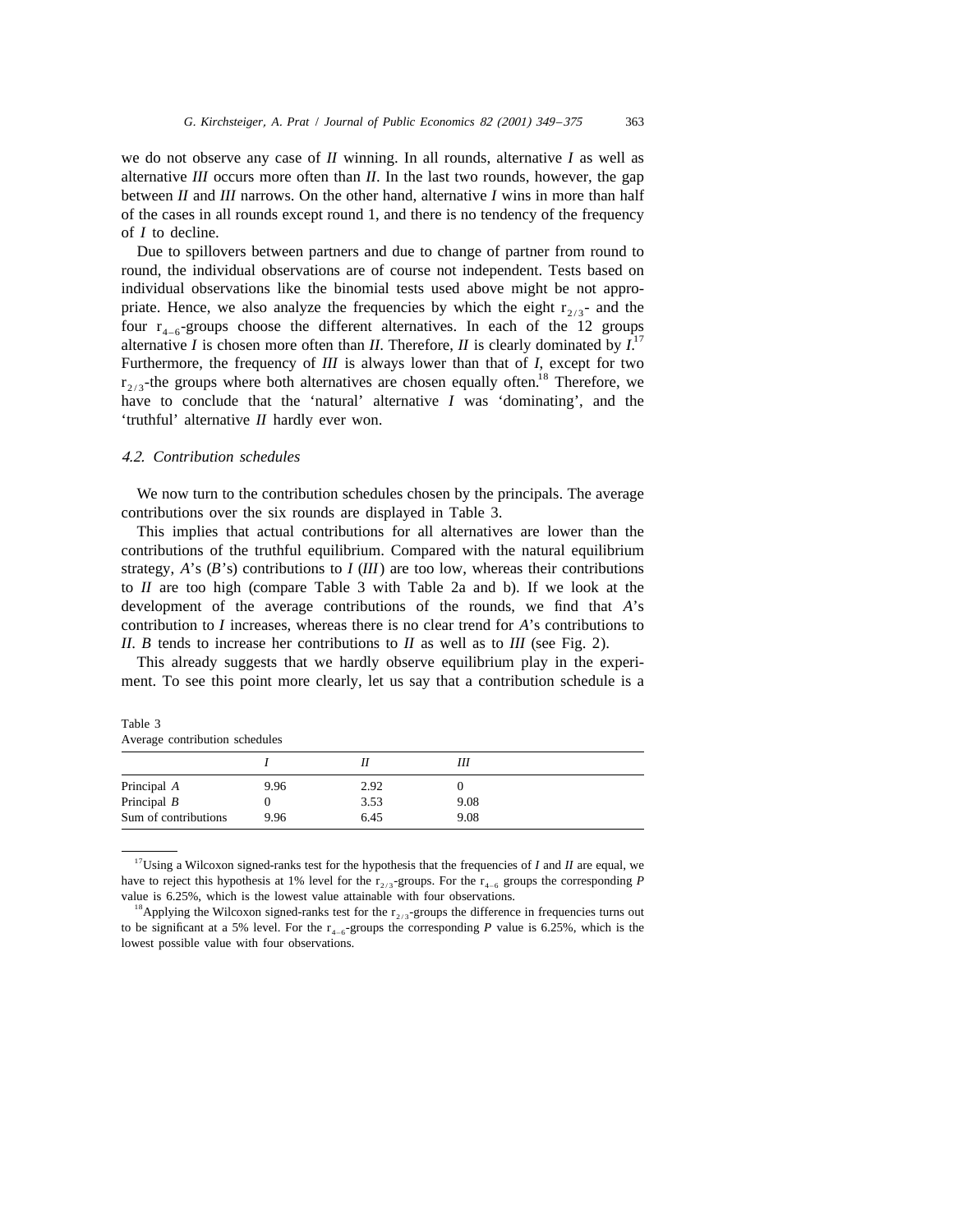

Fig. 2. The average contribution schedule of player *A* and player *B*.

*near equilibrium schedule* if the contribution to any alternative differs no more than 5 cents from the equilibrium strategy of either the truthful or the natural equilibrium. Given this definition, we find 10 cases (out of 96) where principal *A* chooses a near equilibrium schedule of the natural equilibrium. We never observe that *A*'s strategy is a near equilibrium schedule of the truthful equilibrium. Furthermore,  $B$ 's schedule is never a near equilibrium schedule of either the natural or the truthful equilibrium.<sup>19</sup>

The next question is whether the contribution schedules, despite being different from equilibrium schedules, are still natural or truthful. For instance, the schedule

<sup>&</sup>lt;sup>19</sup>There are other equilibria besides the truthful and the natural (who are basically modifications of these two types with higher contributions). However, strategies belonging to these other equilibria are very rarely observed either.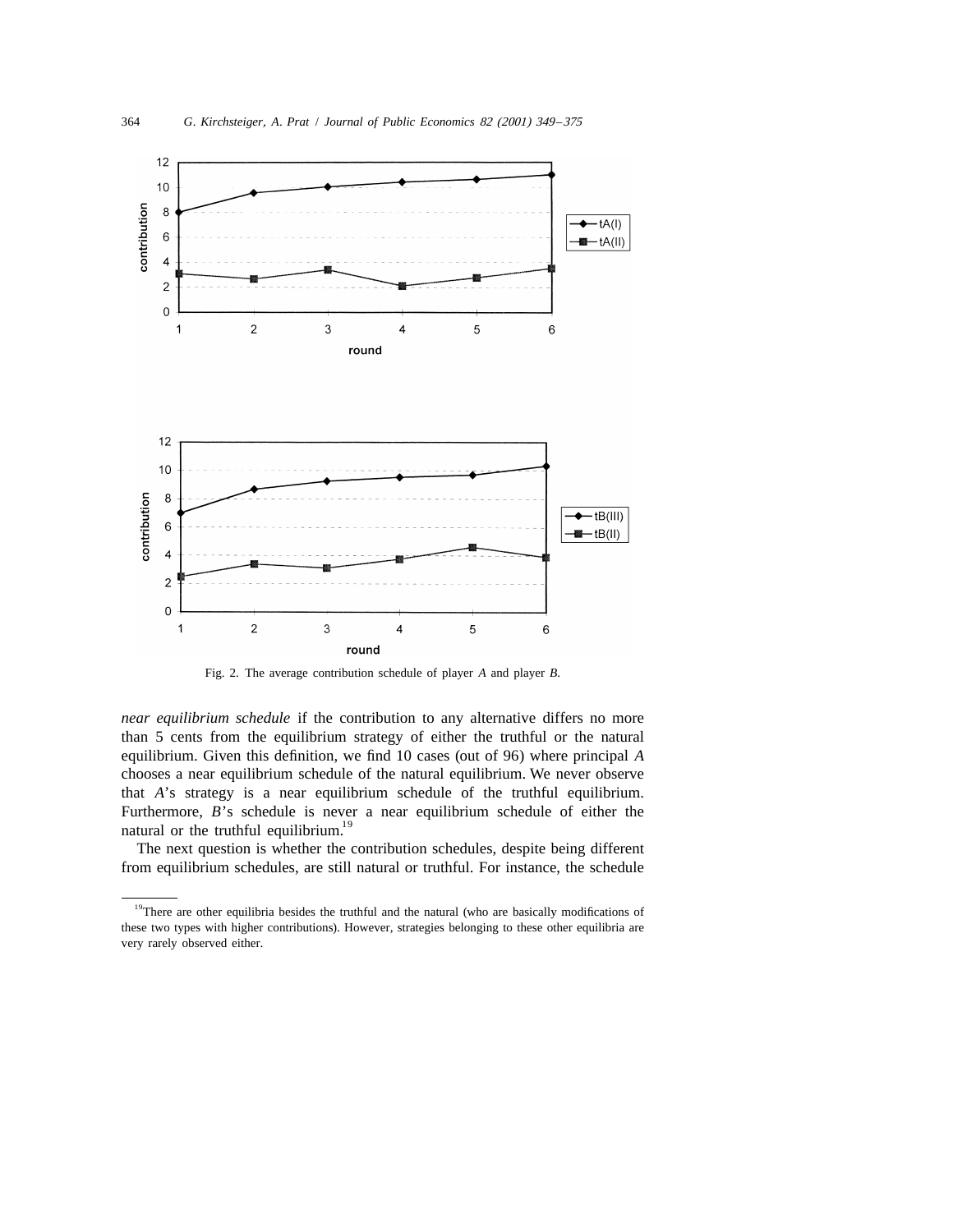$(t_I^A = 10, t_{II}^A = 4, t_{III}^A = 0)$  is not the equilibrium truthful contribution schedule but<br>is still a truthful contribution schedule. Similarly,  $(t_I^A = 10, t_{II}^A = 0, t_{III}^A = 0)$  is a non-equilibrium natural schedule. In the case of truthful equilibrium, given the 5-cent discretization, we call truthful also schedules that differ by no more than 5 cents from a truthful schedule, like  $(t_I^A = 10.05, t_{II}^A = 4, t_{III}^A = 0)$ . Table 4 shows how often natural and truthful schedules are chosen.

Principal *A* plays natural more often than truthful, and this pattern is stronger in the last three periods. *B* chooses both types of strategies quite rarely, and there seems to be no change over time.

In the majority of cases, principals choose strategies that are neither truthful nor natural. However, one might ask whether the chosen schedules display some of the characteristics of either truthful or natural strategies. Let us start with truthful. A truthful schedule is characterized by the feature that (but for the nonnegativity constraint) the principal is indifferent with regard to the chosen alternative. This implies for the game at hand that *A*'s schedule should make him indifferent between *I* and *II*, whereas *B*'s schedule should make him indifferent between *III* and *II*. Hence, the difference between *A*'s contribution to *I* and *II* should be 6, whereas *B*'s contribution to *III* and *II* should differ by 5. We use the individual schedules to run a *t*-test for the hypothesis that  $t_1^A - t_{II}^A = 6$  ( $t_{III}^B - t_{II}^B = 5$ ). This hypothesis has to be rejected at the hypothesis that the difference is larger than 6  $(5)$ .<sup>20</sup> This leads to:

**Result 2.** *Player A*'*s contribution schedules are not designed to make her indifferent between alternative I and alternative II*.

**Result 3.** *Player B*'*s contribution schedules are not designed to make her indifferent between alternative III and alternative II*.

Do the observed schedules exhibit the main feature of natural strategies, namely that the principals focus on one alternative and bid aggressively on it? To answer this question, notice first that, as long as the difference between *A*'s contribution to

|          | D in an and last three rounds (percentages in parentheses) |                      |                 |                      |  |  |  |
|----------|------------------------------------------------------------|----------------------|-----------------|----------------------|--|--|--|
|          | A: all rounds                                              | A: last three rounds | $B:$ all rounds | B: last three rounds |  |  |  |
| Natural  | 24 (25%)                                                   | 17 (35%)             | 13 (14%)        | 6(13%)               |  |  |  |
| Truthful | 16 (17%)                                                   | 6(13%)               | 17 (18%)        | 9 (19%)              |  |  |  |

Table 4

Number of cases of nearly natural and nearly truthful contribution schedules chosen by principal *A* and *B* in all and last three rounds (percentages in par

 $20$ Since the individual observations are not statistically independent, we also looked at the average schedules of the eight  $r_{2/3}$ -groups and the four  $r_{4-6}$ -groups. We found in six of the  $r_{2/3}$ -groups and in all  $r_{4-6}$ -groups that  $t_1^A - t_{11}^A > 6$  and  $t_{11}^B - t_{11}^B > 5$ .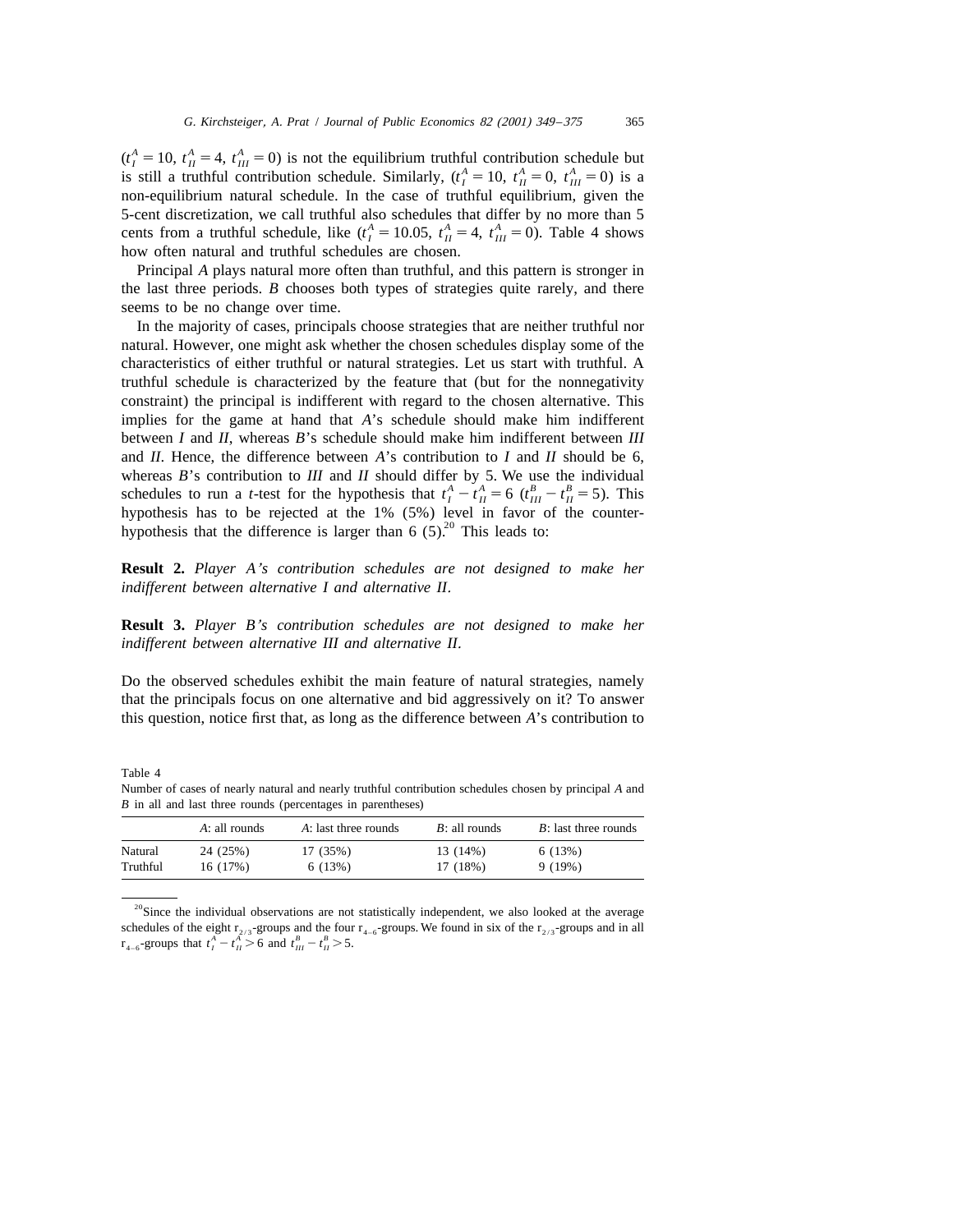*I* and to *II* is larger than or equal to 7, *II* could not win *irrespective* of *B*'s contributions. Indeed the average difference between *A*'s contribution to *I* and *II* is slightly above 7. If we look at the individual strategies, we observe 38 (out of 96) cases where the difference is larger than or equal to 7 (see Table 5). In the last three rounds the difference is not below 7 in 26 (out of 48) cases.

Therefore, we observe that especially in the last rounds most of *A*'s strategies exclude *II* from winning for sure.

Up to now the discussion concentrated on whether *A*'s strategy excludes the choice of *II*, under the assumption that *B* chooses the most extreme contribution to *II*, namely 7. However, *<sup>B</sup>*'s actual contributions are never that high (no case of *<sup>B</sup>*  $t<sub>H</sub><sup>B</sup> = 7$  is observed), and we can plausibly assume that *A*'s expectations of how *B* is playing are influenced by this experience. Hence, we assume that *A* expects *B*'s contribution to *II* to be at the highest level *A* previously experienced. Then we calculate whether for these expectations *A*'s contribution schedule excludes *II* from winning. Notice that this approach is rather unfavorable to *I*, because it specifies the expectations such that *II* is most likely to defeat *I*. Nonetheless, *A*'s actual contribution schedules jointly with these expectations about *B*'s contributions imply that on average the sum of contributions for *I* exceeds the sum of contributions for *II* by 4.135. Furthermore, we find that in 60 individual cases (out of 64 cases) *A*'s schedule is such that alternative *I* would defeat *II*. In two cases the sum of contributions would be equal and only in two cases *II* would defeat  $I<sup>21</sup>$ .

Let us now turn the attention to player *B*, who excludes the choice of *II* whenever the difference between the contributions to *III* and *II* is not less than 11. This happens 19 times, 15 times in the last three rounds (see Table 5). Hence, we observe quite some cases that *B* contributes so aggressively to *III* that *II* is excluded. This tendency,however, is less pronounced for *B* than for *A*. If we take the highest contribution of *A* to *II* as *B*'s expectation about *A*'s behavior, the average expected sum of contributions for *III* exceeds that for *II* by 2.16. Furthermore, *B*'s schedule is in 53 (out of 64) cases designed such that *III* would defeat *II*, and only in seven cases *II* would defeat *III*; in four cases a tie would occur.

All this evidence can be summarized by

|                   |                     | Trainoci of aggressive bias of $\pi$ ( $\eta = \eta \ge \eta$ ) and $D$ ( $\eta \equiv \eta \ge \pi$ ) (percentages in parentheses) |
|-------------------|---------------------|-------------------------------------------------------------------------------------------------------------------------------------|
|                   | $t_1^A - t_1^A > 7$ | $t_{11}^B - t_{11}^B > 11$                                                                                                          |
| All rounds        | 38 (40%)            | 19 (20%)                                                                                                                            |
| Last three rounds | 26 (54%)            | $15(31\%)$                                                                                                                          |

Table 5 *A* Number of aggressive bids of *A*  $(t^A - t^A \ge 7)$  and *B*  $(t^B - t^B \ge 11)$  (percentages in parentheses)

<sup>&</sup>lt;sup>21</sup>In the first two rounds, no subject has played the role of *A* previously. Hence, no subject has previous experience about *B*'s contributions before the third round.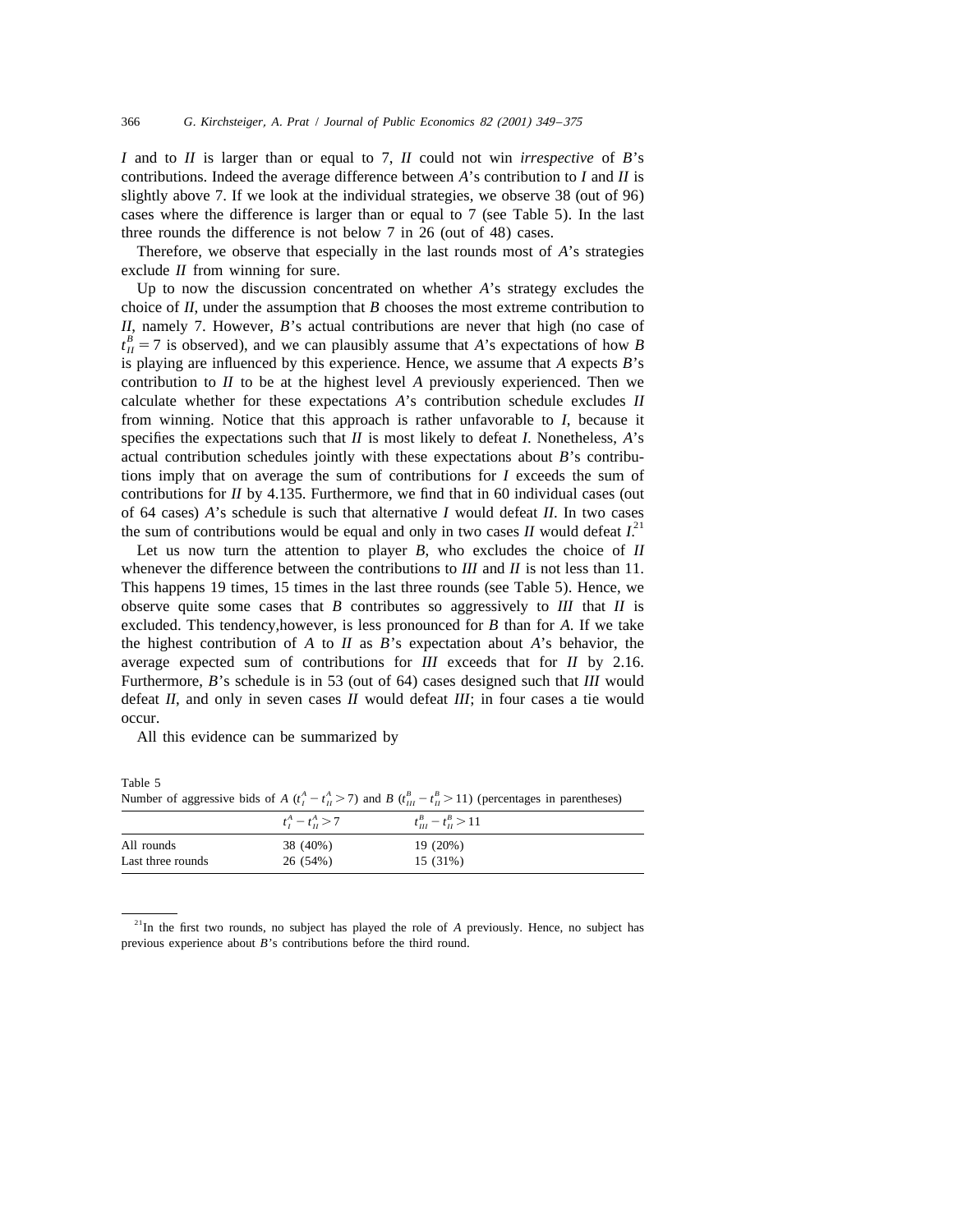**Result 4.** *Player A*'*s contribution schedules are designed to get alternative I and to exclude alternative II*.

**Result 5.** *Player B*'*s contribution schedules are designed to get alternative III and to exclude alternative II*.

The strategies employed by the players resemble neither truthful nor natural strategies. However, Results 2 and 3 show that players do not choose schedules which made them  $-$  as required by the concept of truthful contributions  $$ indifferent between the alternatives. Results 4 and 5 indicate that players *A* as well as players *B* rather want to enforce their most preferred alternative which is in line with the spirit of the concept of natural contributions. Since players *A* are in the better position, they succeed to do so most of the time. Therefore, the natural alternative is chosen in most cases. If not, player *B*'s most preferred alternative is chosen, whereas the truthful (and efficient) alternative is hardly ever observed.

# **5. Conclusions**

We have introduced a new class of equilibria for common agency games natural equilibria — and we have compared it with the class that is commonly used in the literature — truthful equilibria. In the experimental evidence that we gather, the alternative chosen is almost never the one predicted by the truthful equilibrium.

We see two possible explanations of the fact that people do not seem to play truthful. First, the truthful equilibrium may be quite complex. The complexity is not in terms of strategy implementation (how much space it takes to write down the optimal strategy). Rather, it is difficult for players to arrive at the truthful strategy equilibrium.<sup>22</sup> Unfortunately, we do not know of any standard way of evaluating this type of complexity.<sup>23</sup>

A second explanation has to do with risk dominance as discussed by Harsanyi and Selten (1988). Intuitively, if a principal is not sure what the other principals are doing, playing truthful may be riskier than playing natural. Suppose for instance that in our game principal *A* does not know whether *B* will play truthful or natural. If *B* is playing natural and *A* plays truthful, *A* gets a payoff of zero — a

 $22$ See, Rubinstein (1998) for a discussion on possible notions of bounded rationality and complexity.

<sup>&</sup>lt;sup>23</sup>An earlier version of this paper analyzes the computational complexity (as defined in computer science) of finding a truthful/natural equilibrium. For the truthful case, the complexity grows exponentially with the number of principals. For the natural case, it grows only polynomially. Hence, as the number of principals increases, the time needed to find a truthful equilibrium becomes infinitely longer than the time needed to find a natural equilibrium.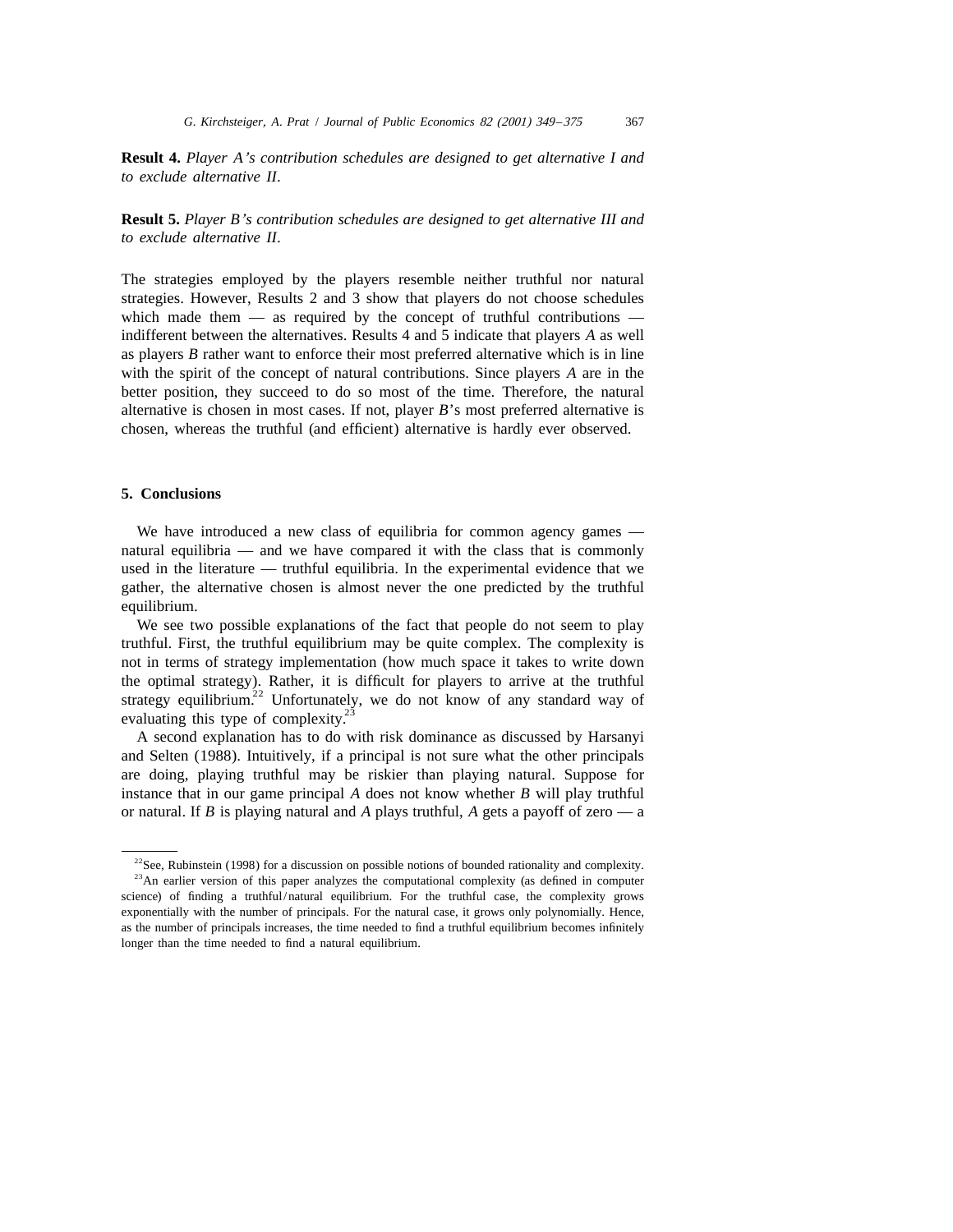rather negative outcome. Instead, if *B* plays truthful and *A* plays natural, *A* only overbids one unit. To make this argument in a formal way, we should use the tracing procedure proposed by Harsanyi and Selten, which unfortunately is not defined for games with continuous strategies like ours.

The two explanations may reinforce each other. If playing the truthful equilibrium is so complex that some principals are not able to do it, then even those principals who would know how to play truthful might decide to play natural out of risk-dominance considerations.

### **Acknowledgements**

We thank Eric van Damme, Simon Gächter, Richard McKelvey, Rebecca Morton, Hakan Orbay, Jan Potters, Aldo Rustichini, Dolf Talman, Stef Tijs, and seminar audiences at CEPR (Brussels), Tilburg University, Tinbergen Institute (Amsterdam), and University College London for helpful comments. We are also grateful to a co-editor and a referee for their suggestions. Financial support by the EU financed TMR-project on 'Savings and Pensions' (Contract No. ERBFMRXCT 960016) was highly appreciated.

### **Appendix A. Proof of Theorem 2 and Proposition 1**

#### *Part* (*i*)

Given  $\{t^i\}_{i\neq j}$ , let  $\tilde{t}^j$  denote a best response contribution schedule for *j* (it is obvious that the best-response set is nonempty). Let *sˆ* be the alternative chosen by the agent. Consider the contribution schedule  $\hat{t}^j$  such that  $\hat{t}^j_s = \hat{t}^j_s$  if  $s = \hat{s}$  and  $\hat{t}^j_s = 0$  otherwise. As  $\hat{t}^j$  leaves *j*'s net payoff unchanged, it belongs to the set of best responses of *j* given  $\{t^i\}_{i \neq j}$ .

### *Part* (*ii*)

-

We prove that there exists a maximum-conflict equilibrium. As a preliminary step, we show (2) and (3)–(4). Let  $i'(J)$  be an indicator function that takes value 1 if  $j \in J \subseteq M$  and 0 if  $j \notin J$ . Then,

$$
\max_{s' \in S, s'' \in S} \sum_{j \in M} \max \{G_{s'}^j, G_{s''}^j\} = \max_{s' \in S, s'' \in S} \max_{J \subseteq M} \sum_{j \in M} (i^j(J)G_{s'}^j + (1 - i^j(J))G_{s''}^j)
$$
  
\n
$$
= \max_{J \subseteq M} \max_{s' \in S, s'' \in S} \sum_{j \in M} (i^j(J)G_{s'}^j + (1 - i^j(J))G_{s''}^j)
$$
  
\n
$$
= \max_{\substack{J \subseteq M \\ M' \cap M'' = \emptyset}} \max_{s' \in S} \sum_{j \in M'} G_s^j + \max_{s \in S} \sum_{j \in M''} G_s^j.
$$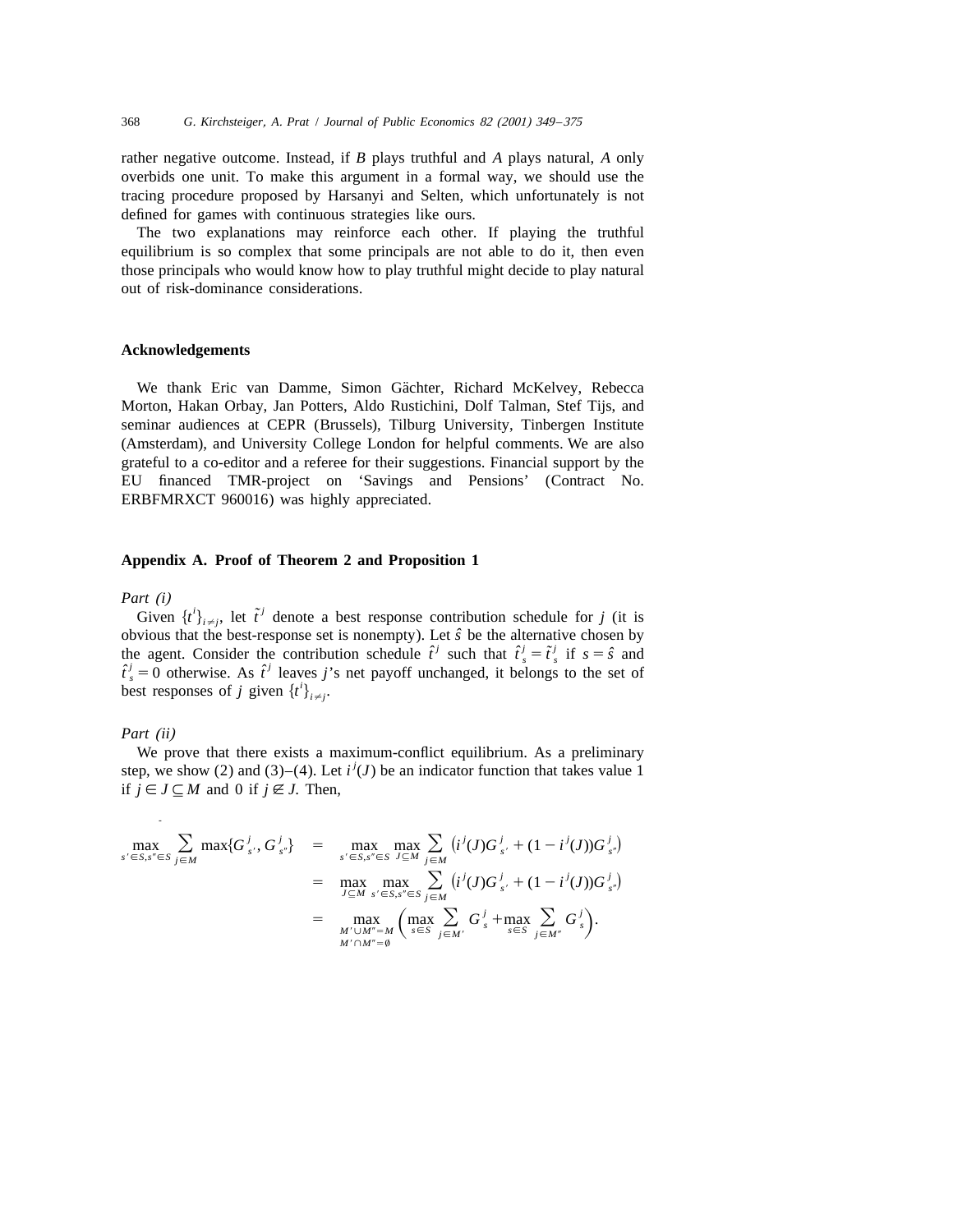To show (3), note that

$$
\sum_{j \in M} \max\{G_{s^*}^j, G_{\bar{s}}^j\} = \max_{s' \in S, s'' \in S} \sum_{j \in M} \max\{G_{s'}^j, G_{s''}^j\} = \max_{s' \in S} \sum_{j \in M} \max\{G_{s'}^j, G_{\bar{s}}^j\}
$$

Then,

$$
\sum_{j \in M} \max\{0, G_{s*}^j - G_{\bar{s}}^j\} = \sum_{j \in M} \max\{G_{s*}^j, G_{\bar{s}}^j\} - G_{\bar{s}}^j
$$
  
= 
$$
\max_{s' \in S} \sum_{j \in M} \max\{G_{s'}^j, G_{\bar{s}}^j\} - G_{\bar{s}}^j = \max_{s' \in S} \sum_{j \in M} \max\{0, G_{s'}^j - G_{\bar{s}}^j\}
$$

The other equivalence, (4) is shown in an analogous manner.<br>*Now*, to construct a maximum-conflict equilibrium, take  $s^*$ ,  $\bar{s}$ ,  $M^*$ , and  $\bar{M}$  as defined in the text, and suppose principals offer nonnegative contribution schedules  $\{\hat{t}^j\}_{j \in M}$  that satisfy the following four conditions:

(a) If 
$$
j \in \overline{M}
$$
,  
\n
$$
\hat{t}_{\overline{s}}^j \ge G_{\overline{s}}^j - G_{s*}^j
$$
\n(5)

(b) If  $j \in M^*$ ,

$$
\hat{t}_{s*}^j \le \min \left\{ G_{s*}^j - G_{\bar{s}}^j, G_{s*}^j - \max_{s} G_{s}^j + \sum_{i \in \bar{M}} \hat{t}_{\bar{s}}^i \right\} \tag{6}
$$

(c)

$$
\sum_{i \in M^*} \hat{t}_{s*}^i = \sum_{i \in \tilde{M}} \hat{t}_{s}^i \tag{7}
$$

(d) All other transfers are zero.

We want to show that there exists a matrix  $\hat{t}$  that satisfies (a), (b), (c), and (d) and that such a matrix is an equilibrium of the common agency game.

To prove existence, construct a  $\hat{t}$  such that, if  $j \in M^*$ ,

$$
\hat{t}_{s*}^j = G_{s*}^j - G_{\bar{s}}^j; \tag{8}
$$

Because, by definition,  $\sum_{j \in M} G_{s*}^j \geq \sum_{j \in M} G_{\bar{s}}^j$ ,

$$
\sum_{j \in M^*} (G_{s^*}^j - G_{\bar{s}}^j) \ge \sum_{j \in \bar{M}} (G_{\bar{s}}^j - G_{s^*}^j)
$$

and it is always possible to set  $\{t^i\}_{i\in\mathbb{N}}$  such that both (a) and (c) are satisfied. Satisfying (d) is trivial. Hence, we can always find a  $\hat{t}$  that satisfies (8) (a), (c) and (d). To show that this  $\hat{t}$  also satisfies (b), notice that, given (8), (b) rewrites as:

$$
\sum_{i\in \bar{M}}\hat{t}_{\bar{s}}^i \geq \max_{s} G_s^j - G_{\bar{s}}^j
$$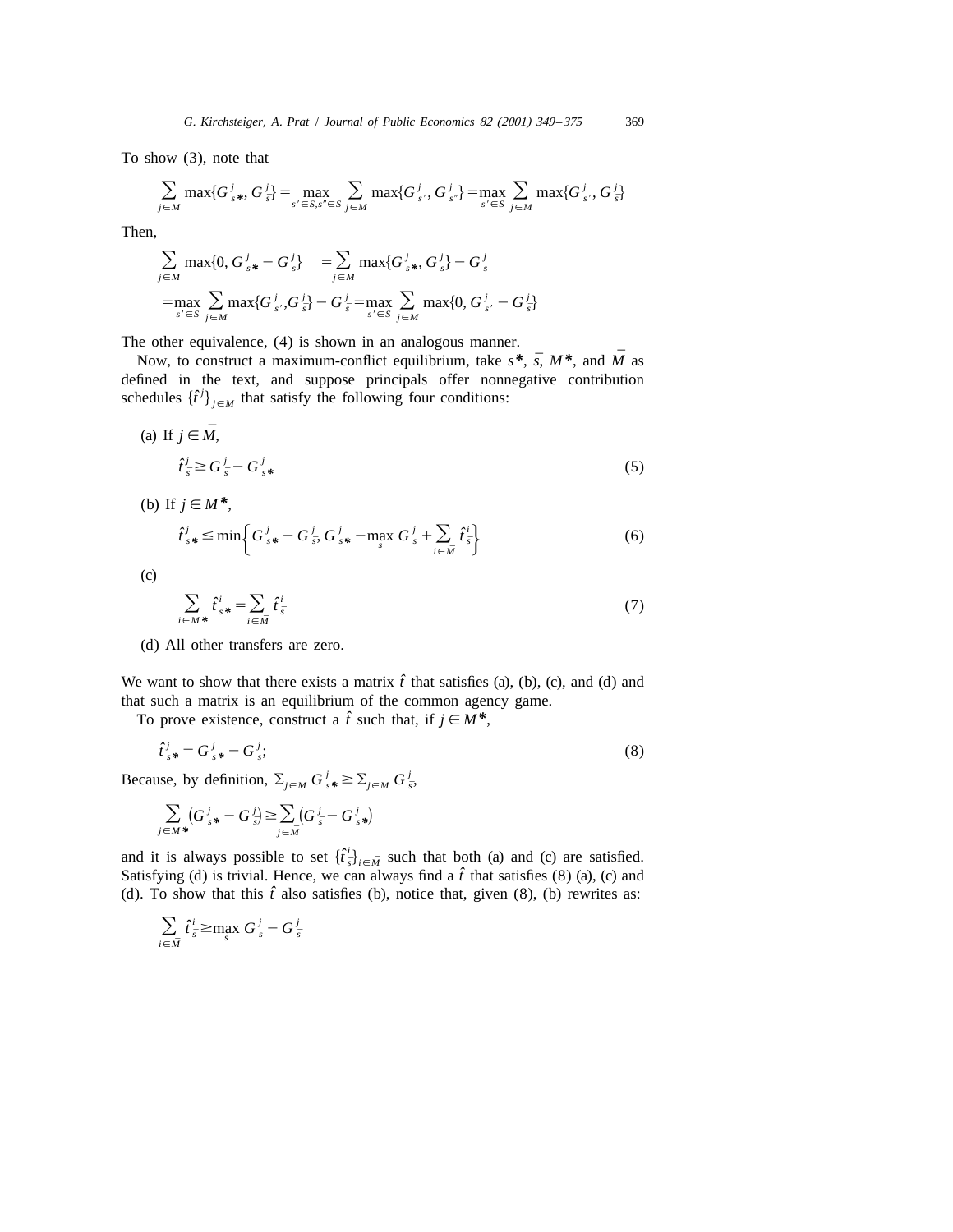and, given (c), it rewrites as:

$$
\sum_{i \in M^*} (G_{s^*}^i - G_{\bar{s}}^i) \ge \max_{s} G_{s}^j - G_{\bar{s}}^j \tag{9}
$$

Let  $s^j \in \arg \max_s G^j$ . Then:

$$
\sum_{i \in M^*} (G_{s^*}^i - G_{\bar{s}}^i) = \sum_{i \in M} \max\{0, G_{s^*}^i - G_{\bar{s}}^i\}
$$
  
= 
$$
\max_{s} \sum_{i \in M} \max\{0, G_{s}^i - G_{\bar{s}}^i\} \ge \sum_{i \in M} \max\{0, G_{s_j}^i - G_{\bar{s}}^i\} \ge G_{s_j}^i - G_{\bar{s}}^i
$$

where the first equality is the definition of  $M^*$  and the second equality is (3). This proves (9). Hence, we have shown that a  $\hat{t}$  satisfying (a), (b), (c), and (d) exists.<sup>24</sup>

Now we want to show that, if  $\hat{t}$  satisfies conditions (a) through (d), then  $(s^*, \hat{t})$  is an equilibrium of the common agency game because neither the agent nor any of the principals have a profitable deviation. For the agent, (c) and (d) guarantee he (weakly) prefers *s\** to any other *s*. Hence, the agent has no incentive to deviate from  $s^*$ . For principals, suppose that principal *j* deviates from  $\hat{t}^j$  and plays  $\tilde{t}^j$ instead. There are six possibilities:

(i)  $j \in M^*$  and the agent still chooses  $s^*$ . The deviator cannot benefit because, in order for the agent to still choose  $s^*$ , it must be the case that  $\tilde{t}^j_{s^*} \geq \hat{t}^j_s$ *i* in order for the agent to still choose  $s^*$ , it must be the case that  $\tilde{t}_{s*}^j \geq \hat{t}_{s*}^j$ .<br> *(ii)*  $j \in M^*$  and the agent chooses *s*. By *(b),*  $\hat{t}_{s*}^j \leq G_{s*}^j - G_{\bar{s}}^j$  and hen (ii)  $j \in M^*$  and the agent chooses  $\bar{s}$ . By (b),  $\hat{t}_{s*}^j \leq G_{s*}^j - G_{\bar{s}}^j$  and hence  $G_{\bar{s}}^j - \tilde{t}_{\bar{s}}^j \leq G_{s*}^j - \hat{t}_{\bar{s}}^j$ .  $G_{\bar{s}}^j - \tilde{t}_{\bar{s}}^j \leq G_{\bar{s}}^j - \hat{t}_{\bar{s}}^j$ .

*(iii)*  $j \in M^*$  and the agent chooses *s'*, different from both  $s^*$  and  $\overline{s}$ . In order for the agent to choose  $s'$ , *j* must offer more than the amount the agent gets for  $\bar{s}$ . But (b) guarantees that

$$
\hat{t}_{s*}^j \leq G_{s*}^j - \max_{s} G_s^j + \sum_{i \in \bar{M}} \hat{t}_{\bar{s}}^i \leq G_{s*}^j - G_{s'}^j + \sum_{i \in \bar{M}} \hat{t}_{\bar{s}}^i
$$

and hence  $G_s^j - \tilde{t}_s^j \leq G_s^j - \hat{t}_s^j$ 

(iv)  $j \in \overline{M}$  and the agent still chooses  $s^*$ . Clearly not profitable.<br>(v)  $j \in \overline{M}$  and the agent chooses  $\overline{s}$ . In order to convince the agent to switch to  $\overline{s}$ , *j* must offer more than what she is already offering now. But, by (a), this implies that  $G_{\overline{s}}^j - \tilde{t}_{\overline{s}}^j \leq G_{\overline{s}*}^j$ .

(vi)  $j \in \overline{M}$  and the agent chooses s', different from both s<sup>\*</sup> and  $\overline{s}$ . To induce the agent to choose  $s'$ , *j* must beat the transfers of the other principals on  $s^*$ , but:

<sup>&</sup>lt;sup>24</sup>The  $\hat{t}$  that we have constructed corresponds to the highest amount that the winning side is willing to pay. This choice makes the proof simpler, but in general there are be other maximum-conflict equilibria based on a lower *ˆt*.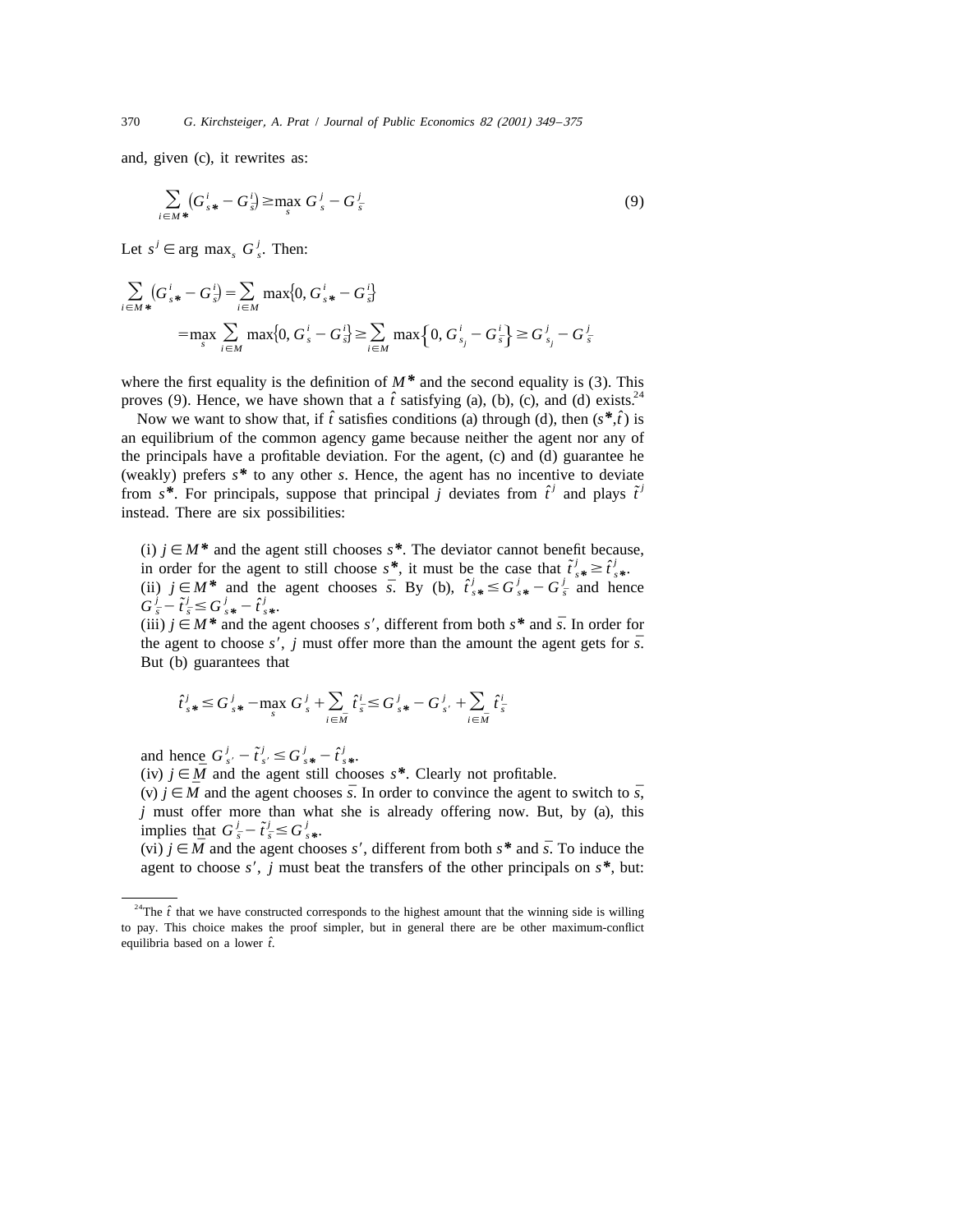*G*. *Kirchsteiger*, *A*. *Prat* / *Journal of Public Economics* <sup>82</sup> (2001) <sup>349</sup> –<sup>375</sup> 371

$$
\sum_{i \in M^*} \hat{t}_{s*}^i = \sum_{i \in \bar{M}} \hat{t}_{\bar{s}}^i \ge \sum_{i \in \bar{M}} (G_{\bar{s}}^i - G_{s*}^i)
$$
  
= 
$$
\sum_{i \in M} \max\{0, G_{\bar{s}}^i - G_{s*}^i\} \ge \sum_{i \in M} \max\{0, G_{s'}^i - G_{s*}^i\} \ge G_{s'}^j - G_{s*}^j
$$

where the first equality is (c), the first inequality is (a), the second equality is the definition of  $\overline{M}$ , the second inequality is (4), and the third inequality is *obvious.* This shows that  $G_{s'}^j - \tilde{t}_{s'}^j \leq G_{s*}^j - \hat{t}_{s*}^j$ .

*Part* (*iii*) *and* (*iv*)

By example. See Game 2.

**Proof of Proposition 1.** Let  $s^* \in \arg \max_s G_s^1$ ,  $\bar{s} \in \arg \max_s G_s^2$ , and  $\hat{s} \in \arg \max_s G_s^1 + G_s^2$ . Without loss of generality, assume that  $G_{s*}^1 - G_s^1 \ge G_s^2 - G_{s*}^2$ . By corollary 1 of Bernheim and Whinston (1986), the paym definition of  $\hat{s}$   $\Box$ .

### **Appendix B. Experiment details**

This section contains: (1) a check of the equilibria in Table 2; and (2) the instructions and the decision form for the experiment.

#### *Equilibria in Table* <sup>2</sup>

We prove that the contribution schedules in Table 2 constitute a Nashequilibrium of the experiment game.

# *Natural equilibrium* (*Table* <sup>2</sup>*a*)

Hold the contribution schedule of *B* constant and suppose principal *A* deviates. There are seven possible outcomes: (1) *I* is chosen with certainty; (2) *II* is chosen with certainty; (3) *III* is chosen with certainty; (4) randomization between *I* and *II*; (5) randomization between *I* and *III*; (6) randomization between *II* and *III*; and (7) randomization between *I*, *II*, and *III*. It is immediate to check that in none of these outcomes the (expected) payoff of *A* increases.

Now hold the contribution schedule of *A* constant and suppose *B* deviates. As before, there are seven possible outcomes. Cases (2), (4), (6), and (7) are not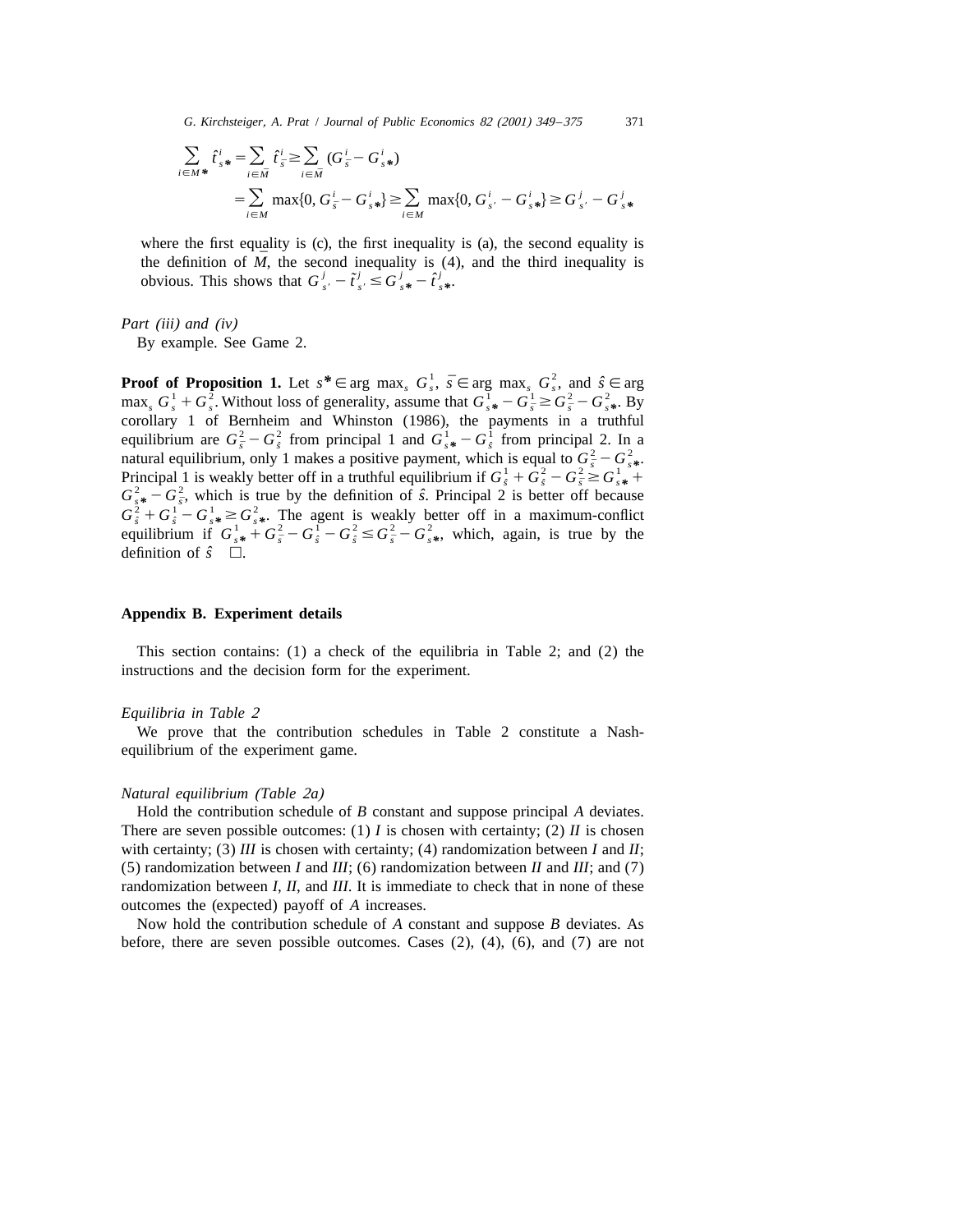possible by assumption because when *II* occurs she has to pay more for *II* than the benefit she gets. The same is true for (3) because she would have to pay at least 12.05 to get 12. Finally, (5) keeps *B*'s payoff unchanged.<sup>25</sup>

#### *Truthful equilibrium* (*Table* <sup>2</sup>*b*)

Hold the contribution schedule of *B* constant and suppose principal *A* deviates. The seven outcomes listed above apply. Cases (2), (3), (5), (6), and (7) are clearly not profitable. Case (1) keeps the net payoff constant because *A* needs offer at least 11 on *I*. The same applies to (4).The experiment you participate in will consist of six rounds. In each round you can earn money. After the last round the earnings you have made in all rounds will be summed up, and paid to you in cash.

Now hold the contribution schedule of *A* constant and suppose *B* deviates. Cases  $(1)$ ,  $(2)$ ,  $(4)$ ,  $(5)$ , and  $(7)$  are clearly not profitable. Case  $(3)$  keeps the net payoff constant because *B* needs offer at least 11 on *III*. The same applies to (6).

## *Instructions and decision form*

### *Instructions*

The experiment you participate in will consist of six rounds. In each round you can earn money. After the last round the earnings you have made in all rounds will be summed up, and paid to you in cash.

At the beginning of each round you will be matched with a second participant, your partner. Your partner will change from round to round, and in each round you will have a different partner — you will not be matched with the same person twice. You will not know the identity of your partner, and your partner will not learn your identity. Furthermore, you are not allowed to communicate with any other participant during the whole experiment.

In each round you and your partner together have to make a choice between three alternatives, denoted by *I*, *II*, and *III*. For the chosen alternative you will get a certain amount of money from the experimenter, your gross earnings. The computation of the gross earnings will be described in detail below.

In order to choose between the alternatives you have to make contributions to each of the three alternatives. You have to fill in the contributions you want to make in your 'decision form' in the line 'your contribution'. Your contribution to an alternative may be zero or positive. Each contribution must not be above the gross earnings you can get from that alternative (see below the description of the gross earnings). Since 5 cents is the smallest available coin, each contribution has to be a multiple of 5 cent. Hence, a contribution of, e.g. 1.35 is allowed, but not a contribution of 1.37.

At the same time you make your decision, your partner also decides about

<sup>&</sup>lt;sup>25</sup>Obviously, these deviations would still be unprofitable if we eliminate upper limits on contributions.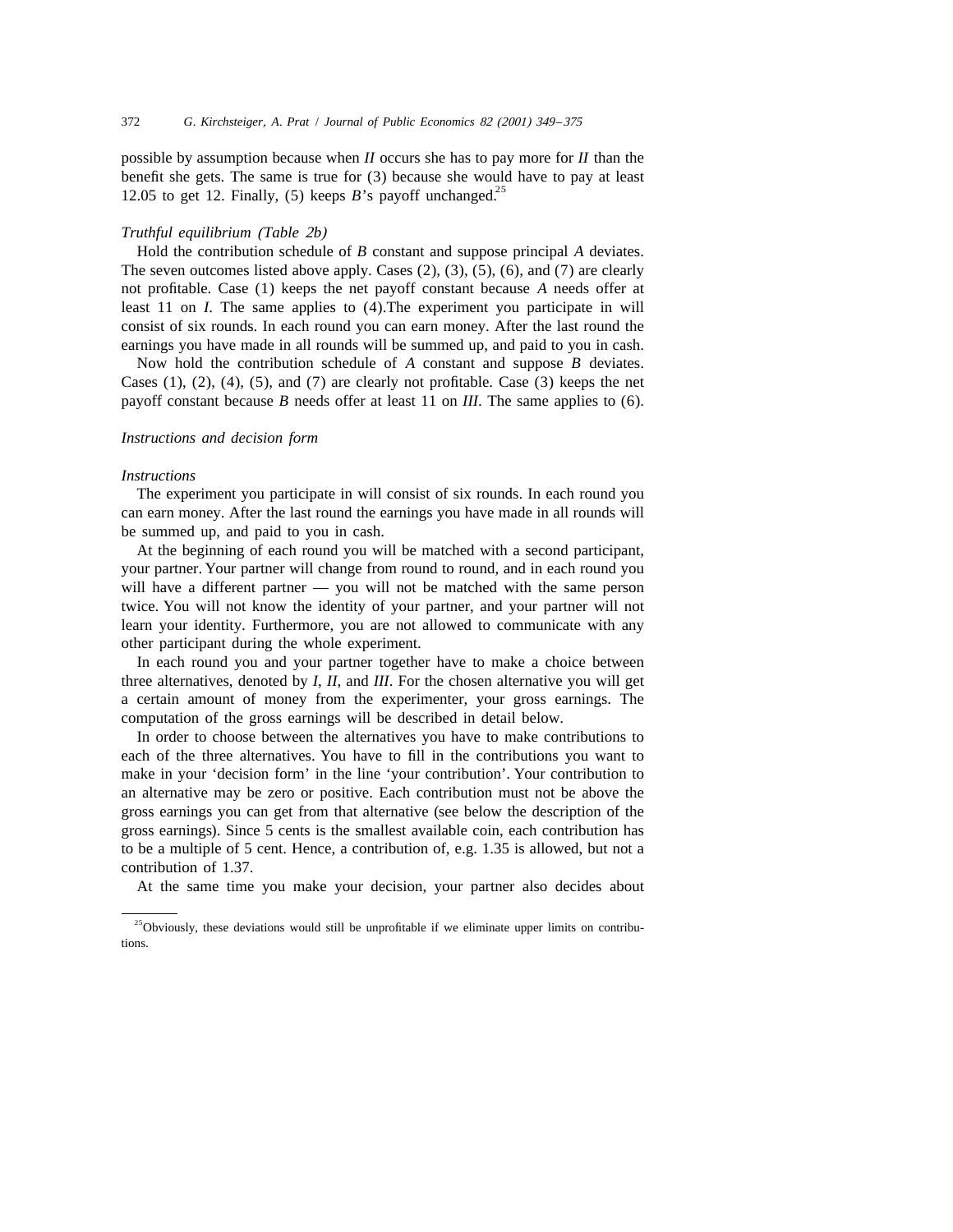his/her contributions. After you have made your decisions, the experimenter will transmit your contributions to your partner, and you will learn your partner's contributions (the experimenter will fill in the line 'contributions of your partner' in your decision form). Now you can easily calculate the sum of your and your partner's contributions for the different alternatives. The alternative with the highest sum of contributions is the chosen alternative.

Depending on which alternative has been chosen, you will get some money from the experimenter, your gross earnings. Similarly, your partner's gross earnings depend on the chosen alternative. But your gross earnings as well as that of your partner also depend on which earning schedule applies to you and your partner, respectively. There are two possible earning schedules, denoted by A and B. Both schedules are shown at the end of these instructions and at your decision form. If schedule A applies to you, B applies to your partner, and if B applies to you, A applies to your partner. I. Notice that the gross earnings you get from a certain alternative are different from the gross earnings your partner receives for the same alternative. Furthermore, in different rounds different schedules apply to you. In three rounds schedule A applies to you, in three rounds schedule B. Which schedule applies to you in a specific round can be seen at the bottom of your decision form for that specific round.

The chosen alternative together with the earning schedule that applies to you determines your gross earnings for that round. From these gross earnings you have to deduct your contribution for the chosen alternative. But you do not have to pay your contributions for the alternatives not chosen. Hence, your net earnings in a certain round are calculated according to the formula:

Your net earnings

- 5 Gross earnings due to chosen alternative and schedule applying to you
	- Contribution to the chosen alternative

Similarly, your partner's net earnings are the difference between his/her gross earnings and his/her contribution to the chosen alternative.

Assume for example that you contribute 0, 2.05, and 7.25 for the alternatives *I*, *II*, and *III*, respectively. Your partner contributes 4.65, 0, and 0 for *I*, *II*, and *III*. Then the chosen alternative is *III* since the sum of the contributions for *III* is 7.25, whereas the sum for *I* and *II* is only 4.65 and 2.05, respectively. Furthermore, schedule B applies for your in that round. Then your net earnings would be calculated according to: net earnings $=12-7.25=4.75$ , whereas your partners net earnings would be  $0-0=0$ .

It is of course possible that the sum of contributions of two or more alternatives is equal. In that case the tie between the 'winning' alternatives is broken by using a die. In each round the die will be thrown after you and your partner have decided about your contribution, and the result of the throw will be publicly announced. If there are two winning alternatives and the die gives 1, 2, or 3, then *I* is chosen out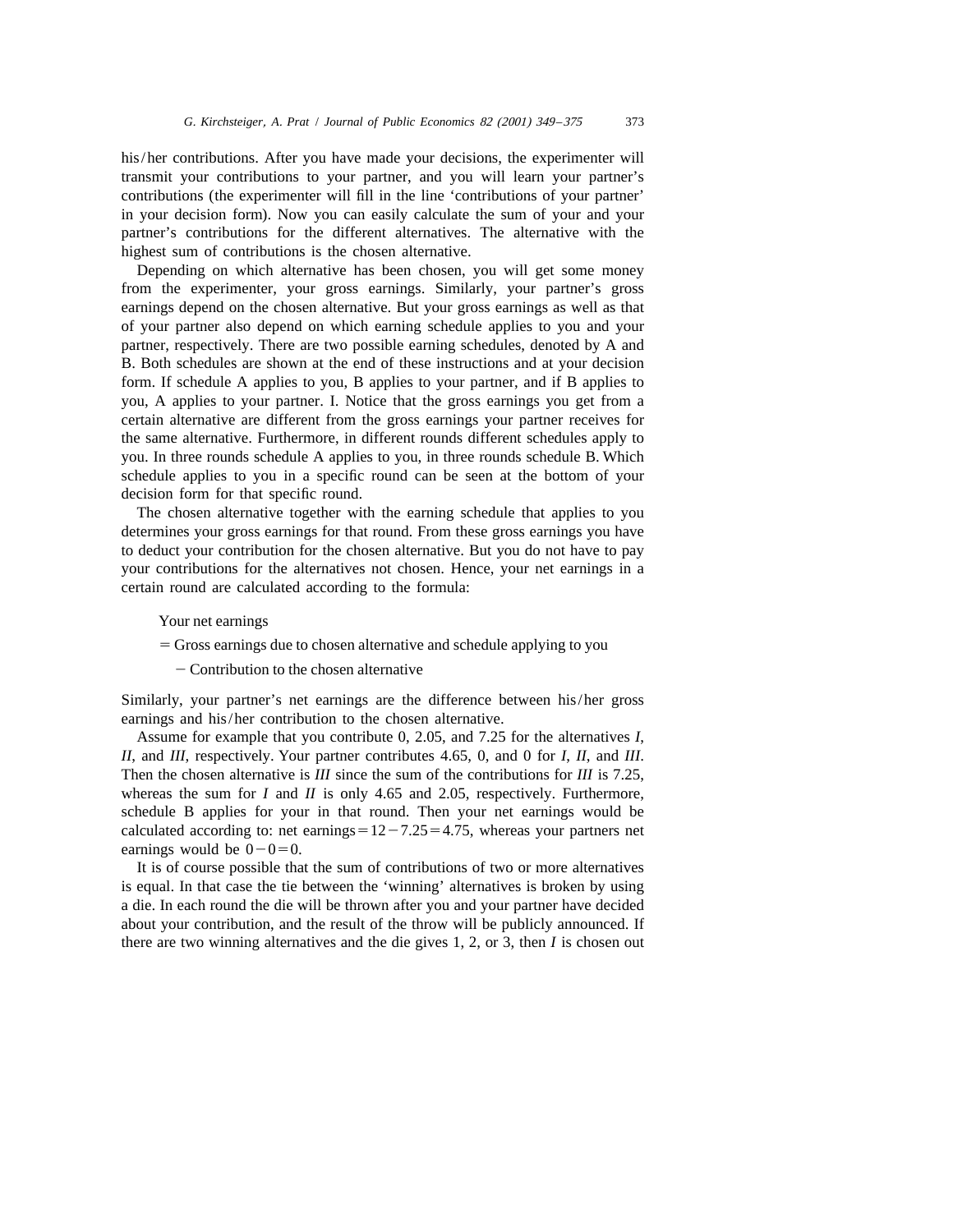of *I* and *II*, *I* is chosen out of *I* and *III*, and *II* is chosen out of *II* and *III*. If all three alternatives have equal sums of contributions, 1 or 2 implies the choice of *I*, 3 or 4 implies the choice of II, and 5 or 6 implies the choice of *III*.

Do you have any questions?

| Earning schedule A<br>Alternative<br>Earnings                                                                    | I<br>17         | II<br>11      | Ш<br>0  |
|------------------------------------------------------------------------------------------------------------------|-----------------|---------------|---------|
| Earning schedule B<br>Alternative<br>Earnings                                                                    | I<br>0          | $_{II}$<br>7  | Ш<br>12 |
| Decision form                                                                                                    |                 |               |         |
| Round $#$                                                                                                        | Participant $#$ |               |         |
| Alternative<br>Your contributions<br>Contributions of your partner<br>Sum of contributions<br>Chosen alternative | I               | II            | Ш       |
| Earning schedule A<br>Alternative<br>Earnings                                                                    | I<br>17         | $_{II}$<br>11 | Ш<br>0  |
| Earning schedule B<br>Alternative<br>Earnings                                                                    | I<br>0          | $I\!I$<br>7   | Ш<br>12 |

In this round: earning schedule A applies to you, earning schedule B applies to your partner.

## **References**

- Bergemann, D., Välimäki, J., 1998. Dynamic common agency. Cowles Foundation working paper. Yale University.
- Bernheim, B.D., Whinston, M.D., 1986. Menu auctions, resource allocations, and economic influence. Quarterly Journal of Economics 101 (1), 1–31.
- Besley, T., Coate, S., 2000. Lobbying and welfare in a representative democracy. Review of Economic Studies, forthcoming.

Cooper, R., De Jong, D.W., Ross, T.W., 1995. Cooperation without reputation: Experimental evidence from prisoner's dilemma games. Working paper. Boston University.